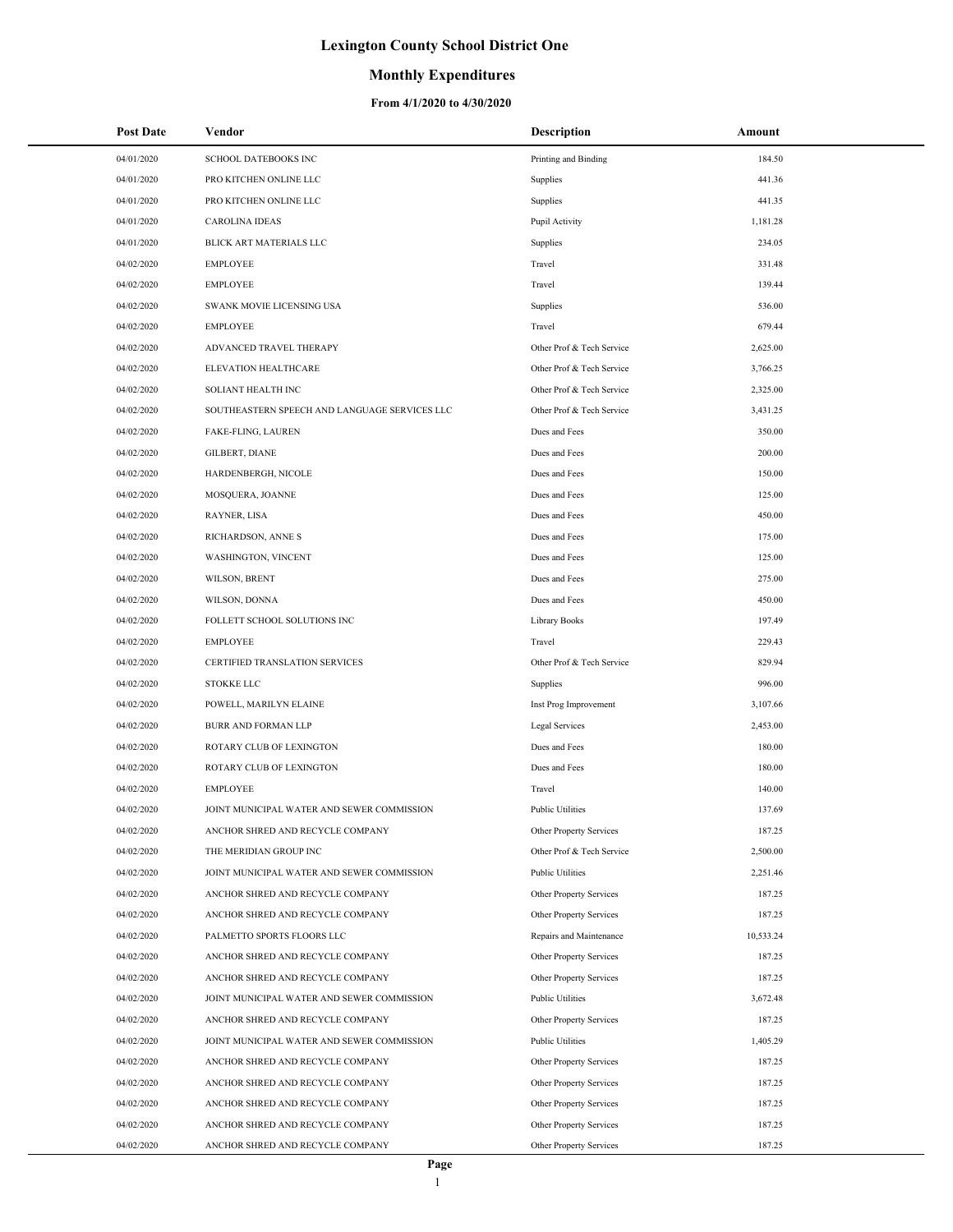### **Monthly Expenditures**

| Post Date  | Vendor                                     | <b>Description</b>        | Amount    |
|------------|--------------------------------------------|---------------------------|-----------|
| 04/02/2020 | JOINT MUNICIPAL WATER AND SEWER COMMISSION | <b>Public Utilities</b>   | 1,621.32  |
| 04/02/2020 | ANCHOR SHRED AND RECYCLE COMPANY           | Other Property Services   | 187.25    |
| 04/02/2020 | THERMAL RESOURCES SALES                    | Supplies-Maintenace       | 6,965.70  |
| 04/02/2020 | JOINT MUNICIPAL WATER AND SEWER COMMISSION | <b>Public Utilities</b>   | 1,769.61  |
| 04/02/2020 | ANCHOR SHRED AND RECYCLE COMPANY           | Other Property Services   | 187.25    |
| 04/02/2020 | ANCHOR SHRED AND RECYCLE COMPANY           | Other Property Services   | 187.25    |
| 04/02/2020 | ANCHOR SHRED AND RECYCLE COMPANY           | Other Property Services   | 187.25    |
| 04/02/2020 | JOINT MUNICIPAL WATER AND SEWER COMMISSION | <b>Public Utilities</b>   | 5,279.92  |
| 04/02/2020 | ANCHOR SHRED AND RECYCLE COMPANY           | Other Property Services   | 1,356.85  |
| 04/02/2020 | ANCHOR SHRED AND RECYCLE COMPANY           | Other Property Services   | 187.25    |
| 04/02/2020 | ANCHOR SHRED AND RECYCLE COMPANY           | Other Property Services   | 187.25    |
| 04/02/2020 | JOINT MUNICIPAL WATER AND SEWER COMMISSION | <b>Public Utilities</b>   | 563.22    |
| 04/02/2020 | ANCHOR SHRED AND RECYCLE COMPANY           | Other Property Services   | 187.25    |
| 04/02/2020 | JOINT MUNICIPAL WATER AND SEWER COMMISSION | <b>Public Utilities</b>   | 687.31    |
| 04/02/2020 | ANCHOR SHRED AND RECYCLE COMPANY           | Other Property Services   | 187.25    |
| 04/02/2020 | ANCHOR SHRED AND RECYCLE COMPANY           | Other Property Services   | 187.25    |
| 04/02/2020 | JOINT MUNICIPAL WATER AND SEWER COMMISSION | Public Utilities          | 649.16    |
| 04/02/2020 | ANCHOR SHRED AND RECYCLE COMPANY           | Other Property Services   | 187.25    |
| 04/02/2020 | JOINT MUNICIPAL WATER AND SEWER COMMISSION | <b>Public Utilities</b>   | 801.76    |
| 04/02/2020 | ANCHOR SHRED AND RECYCLE COMPANY           | Other Property Services   | 187.25    |
| 04/02/2020 | JOINT MUNICIPAL WATER AND SEWER COMMISSION | Public Utilities          | 1,265.31  |
| 04/02/2020 | PALMETTO SPORTS FLOORS LLC                 | Repairs and Maintenance   | 8,836.80  |
| 04/02/2020 | ANCHOR SHRED AND RECYCLE COMPANY           | Other Property Services   | 187.25    |
| 04/02/2020 | JOINT MUNICIPAL WATER AND SEWER COMMISSION | <b>Public Utilities</b>   | 1,807.60  |
| 04/02/2020 | ANCHOR SHRED AND RECYCLE COMPANY           | Other Property Services   | 187.25    |
| 04/02/2020 | JOINT MUNICIPAL WATER AND SEWER COMMISSION | <b>Public Utilities</b>   | 809.11    |
| 04/02/2020 | ANCHOR SHRED AND RECYCLE COMPANY           | Other Property Services   | 187.25    |
| 04/02/2020 | JOINT MUNICIPAL WATER AND SEWER COMMISSION | <b>Public Utilities</b>   | 676.59    |
| 04/02/2020 | ANCHOR SHRED AND RECYCLE COMPANY           | Other Property Services   | 187.25    |
| 04/02/2020 | JOINT MUNICIPAL WATER AND SEWER COMMISSION | <b>Public Utilities</b>   | 215.00    |
| 04/02/2020 | ANCHOR SHRED AND RECYCLE COMPANY           | Other Property Services   | 187.25    |
| 04/02/2020 | ANCHOR SHRED AND RECYCLE COMPANY           | Other Property Services   | 187.25    |
| 04/02/2020 | ANCHOR SHRED AND RECYCLE COMPANY           | Other Property Services   | 187.25    |
| 04/02/2020 | ANCHOR SHRED AND RECYCLE COMPANY           | Other Property Services   | 187.25    |
| 04/02/2020 | JOINT MUNICIPAL WATER AND SEWER COMMISSION | Public Utilities          | 1,974.61  |
| 04/02/2020 | ANCHOR SHRED AND RECYCLE COMPANY           | Other Property Services   | 187.25    |
| 04/02/2020 | ALFRED WILLIAMS AND CO                     | Supplies-Maintenace       | 350.00    |
| 04/02/2020 | ANCHOR SHRED AND RECYCLE COMPANY           | Other Property Services   | 187.25    |
| 04/02/2020 | ANCHOR SHRED AND RECYCLE COMPANY           | Other Property Services   | 187.25    |
| 04/02/2020 | <b>EXTRA DUTY SOLUTIONS</b>                | Other Prof & Tech Service | 3,965.50  |
| 04/02/2020 | SPLASH OMNIMEDIA LLC                       | Software Renewal/Agreemen | 1,800.00  |
| 04/02/2020 | POLLOCK FINANCIAL SERVICES INC             | Repairs and Maintenance   | 19,626.10 |
| 04/02/2020 | <b>EMPLOYEE</b>                            | Travel                    | 280.00    |
| 04/02/2020 | <b>EMPLOYEE</b>                            | Travel                    | 403.29    |
| 04/02/2020 | <b>EMPLOYEE</b>                            | Travel                    | 134.00    |
| 04/02/2020 | <b>EMPLOYEE</b>                            | Travel                    | 134.00    |
| 04/02/2020 | <b>EMPLOYEE</b>                            | Travel                    | 134.00    |
| 04/02/2020 | <b>EMPLOYEE</b>                            | Travel                    | 342.04    |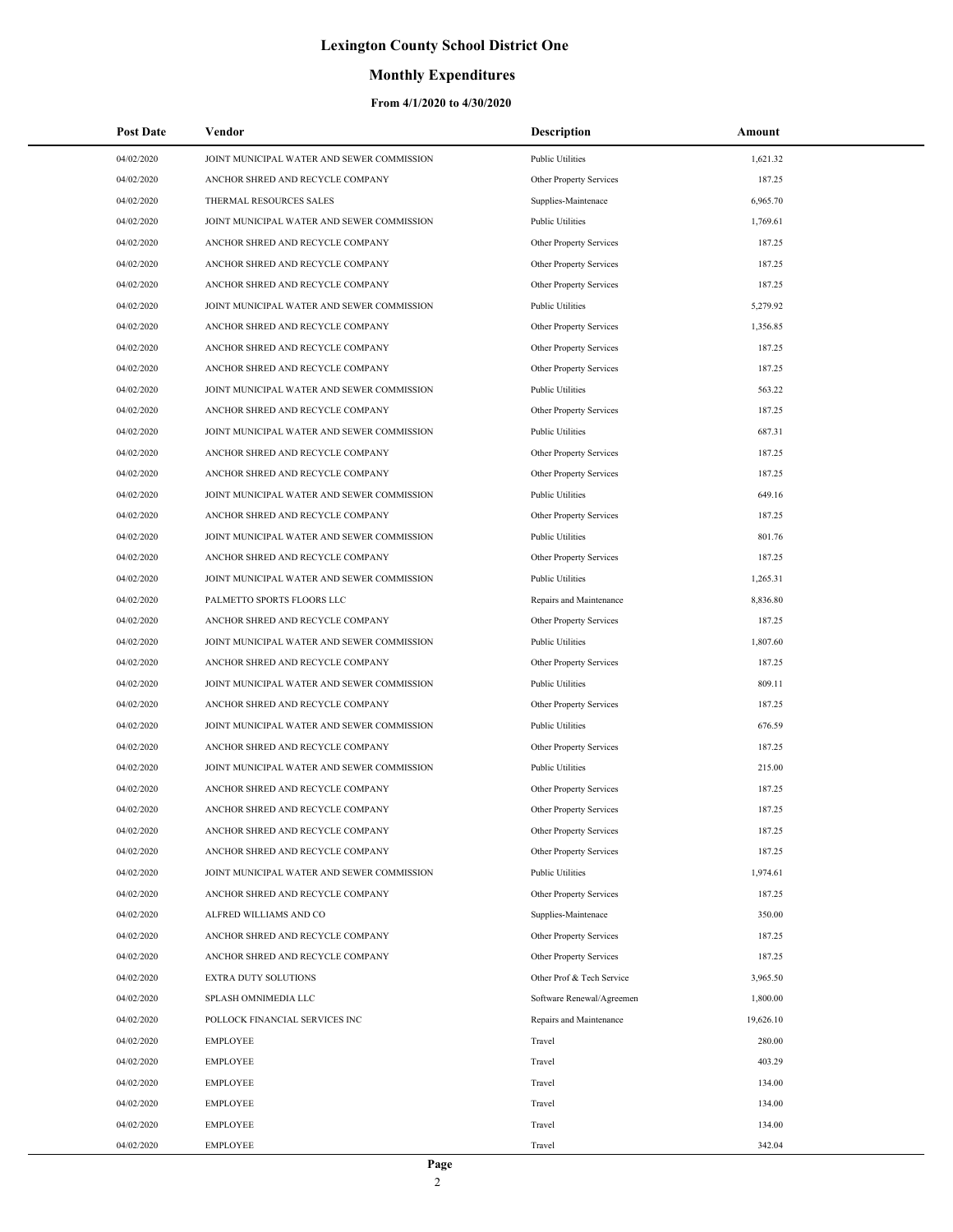## **Monthly Expenditures**

| <b>Post Date</b> | Vendor                                           | <b>Description</b>          | Amount    |
|------------------|--------------------------------------------------|-----------------------------|-----------|
| 04/02/2020       | <b>EMPLOYEE</b>                                  | Travel                      | 335.25    |
| 04/02/2020       | ENTERPRISE LEASING COMPANY SOUTHEAST             | Pupil Transportation        | 311.36    |
| 04/02/2020       | KNOWLEDGE MATTERS INC                            | Software Renewal/Agreemen   | 1,795.00  |
| 04/02/2020       | SC DEPARTMENT OF REVENUE (SALES TAX RETURN)      | Software Renewal/Agreemen   | 125.65    |
| 04/02/2020       | MANN TOOL AND SUPPLY                             | Supplies                    | 6,833.02  |
| 04/02/2020       | MISS SOUTH CAROLINA SCHOLARSHIP ORGANIZATION INC | Inst Prog Improvement       | 150.00    |
| 04/02/2020       | ALFRED WILLIAMS AND CO                           | Supplies                    | 6,495.53  |
| 04/02/2020       | ALFRED WILLIAMS AND CO                           | Supplies                    | 2,417.12  |
| 04/02/2020       | THE DBQ PROJECT                                  | Supplies                    | 1,605.00  |
| 04/02/2020       | M B KAHN CONSTRUCTION CO INC                     | Building                    | 6,500.00  |
| 04/02/2020       | M B KAHN CONSTRUCTION CO INC                     | Building                    | 7,825.00  |
| 04/02/2020       | M B KAHN CONSTRUCTION CO INC                     | Building                    | 4,320.00  |
| 04/02/2020       | TAYLORED COMMUNICATOINS LLC                      | Technology Supplies-Copiers | 39,985.74 |
| 04/02/2020       | SC DEPARTMENT OF REVENUE (SALES TAX RETURN)      | Sales Tax on Adult Meals    | 1,257.31  |
| 04/02/2020       | PRO KITCHEN ONLINE LLC                           | Supplies                    | 112.76    |
| 04/02/2020       | PRO KITCHEN ONLINE LLC                           | Supplies                    | 745.11    |
| 04/02/2020       | PRO KITCHEN ONLINE LLC                           | Supplies                    | 185.77    |
| 04/02/2020       | PRO KITCHEN ONLINE LLC                           | Supplies                    | 215.04    |
| 04/02/2020       | PRO KITCHEN ONLINE LLC                           | Supplies                    | 189.83    |
| 04/02/2020       | PRO KITCHEN ONLINE LLC                           | Supplies                    | 393.67    |
| 04/02/2020       | PRO KITCHEN ONLINE LLC                           | Supplies                    | 393.67    |
| 04/02/2020       | POLLOCK COMPANY                                  | Pupil Activity              | 428.00    |
| 04/02/2020       | THE READING WAREHOUSE INC                        | Pupil Activity              | 1,436.15  |
| 04/02/2020       | WARDS NATURAL SCIENCE EST LLC                    | Pupil Activity              | 2,050.78  |
| 04/02/2020       | FOLLETT SCHOOL SOLUTIONS INC                     | Pupil Activity              | 305.34    |
| 04/02/2020       | <b>SCHOLASTIC BOOK FAIRS</b>                     | Pupil Activity              | 3,596.43  |
| 04/02/2020       | ADAIR PIANO LLC                                  | Pupil Activity              | 230.00    |
| 04/02/2020       | RIDDELL / ALL AMERICAN                           | Pupil Activity              | 912.02    |
| 04/02/2020       | T AND T SPORTS                                   | Pupil Activity              | 203.30    |
| 04/02/2020       | <b>TAND T SPORTS</b>                             | Pupil Activity              | 423.72    |
| 04/02/2020       | <b>BSN SPORTS</b>                                | Pupil Activity              | 119.84    |
| 04/02/2020       | <b>TAND T SPORTS</b>                             | Pupil Activity              | 102.72    |
| 04/02/2020       | RIDDELL / ALL AMERICAN                           | Pupil Activity              | 1,264.86  |
| 04/02/2020       | <b>TAND T SPORTS</b>                             | Pupil Activity              | 783.24    |
| 04/02/2020       | <b>GREENVILLE EMBASSY SUITES</b>                 | Travel                      | 623.38    |
| 04/03/2020       | PITNEY BOWES RESERVE ACCOUNT                     | Supplies                    | 30,000.00 |
| 04/07/2020       | MBH OF ELGIN LLC DBA PINE GROVE YOUTH ACADEMY    | Tuition                     | 2,266.32  |
| 04/07/2020       | PINE GROVE                                       | Tuition                     | 2,266.32  |
| 04/07/2020       | BLICK ART MATERIALS LLC                          | Supplies                    | 1,988.72  |
| 04/07/2020       | FOLLETT SCHOOL SOLUTIONS INC                     | Library Books               | 657.60    |
| 04/07/2020       | FOLLETT SCHOOL SOLUTIONS INC                     | Library Books               | 813.36    |
| 04/07/2020       | EA SERVICES LLC                                  | Repairs and Maintenance     | 500.00    |
| 04/07/2020       | EA SERVICES LLC                                  | Repairs and Maintenance     | 160.00    |
| 04/07/2020       | EA SERVICES LLC                                  | Repairs and Maintenance     | 160.00    |
| 04/07/2020       | CRESCENT CONSTRUCTION LLC                        | Repairs and Maintenance     | 3,985.10  |
| 04/07/2020       | CULLUM SERVICES INC                              | Repairs and Maintenance     | 5,846.44  |
| 04/07/2020       | EA SERVICES LLC                                  | Repairs and Maintenance     | 160.00    |
| 04/07/2020       | EA SERVICES LLC                                  | Repairs and Maintenance     | 3,080.00  |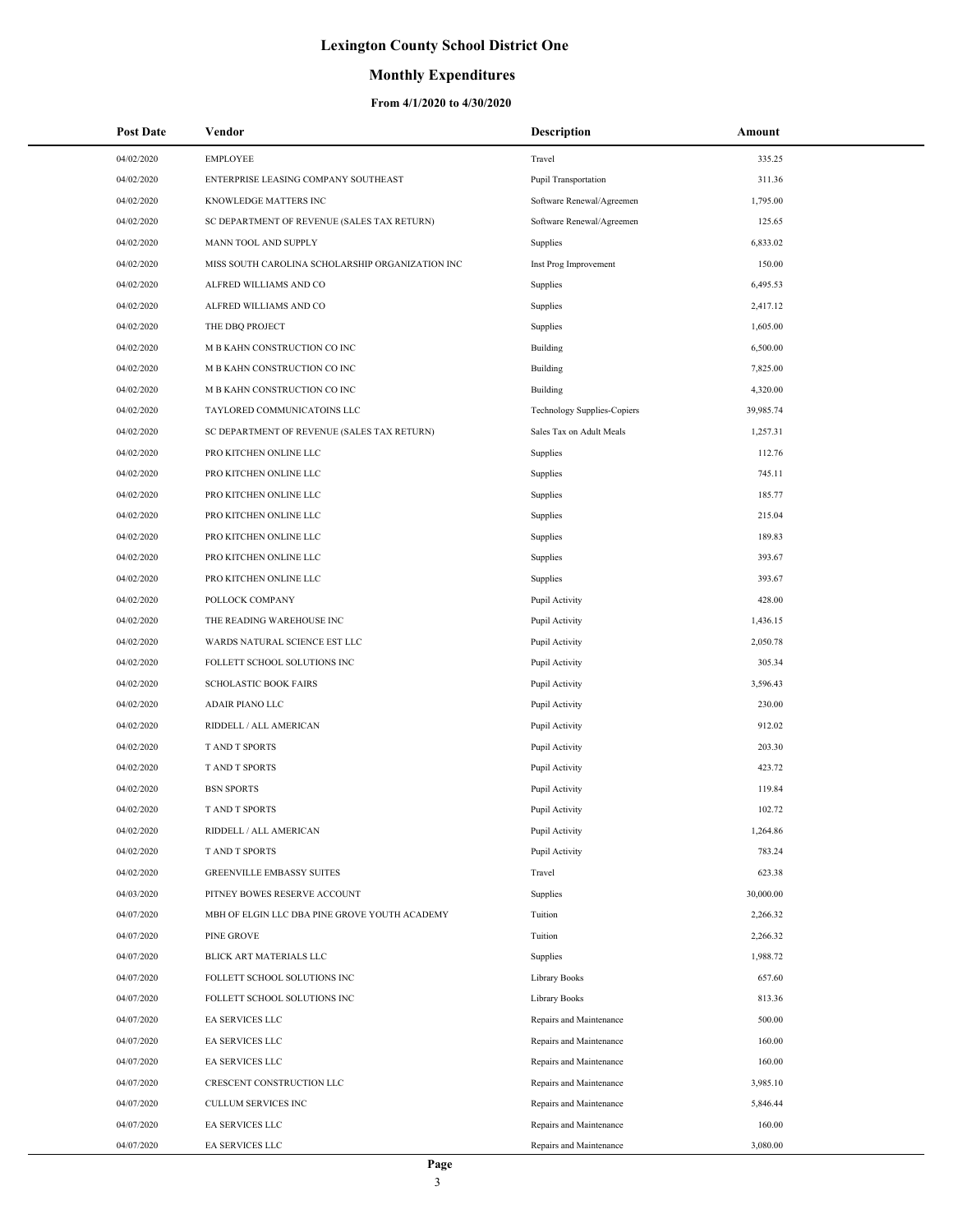### **Monthly Expenditures**

| <b>Post Date</b> | Vendor                                          | <b>Description</b>                 | Amount    |
|------------------|-------------------------------------------------|------------------------------------|-----------|
| 04/07/2020       | EA SERVICES LLC                                 | Repairs and Maintenance            | 200.00    |
| 04/07/2020       | CRESCENT CONSTRUCTION LLC                       | Repairs and Maintenance            | 6,009.90  |
| 04/07/2020       | EA SERVICES LLC                                 | Repairs and Maintenance            | 400.00    |
| 04/07/2020       | EA SERVICES LLC                                 | Repairs and Maintenance            | 400.00    |
| 04/07/2020       | EA SERVICES LLC                                 | Repairs and Maintenance            | 200.00    |
| 04/07/2020       | <b>W W GRAINGER</b>                             | Supplies-Maintenace                | 443.84    |
| 04/07/2020       | SOUTHEASTERN PAPER GROUP                        | Supplies-Maintenace                | 119.96    |
| 04/07/2020       | EA SERVICES LLC                                 | Repairs and Maintenance            | 325.00    |
| 04/07/2020       | EA SERVICES LLC                                 | Repairs and Maintenance            | 200.00    |
| 04/07/2020       | EA SERVICES LLC                                 | Repairs and Maintenance            | 200.00    |
| 04/07/2020       | AZURA INVESTIGATIONS LLC                        | Other Prof & Tech Service          | 309.00    |
| 04/07/2020       | HP INC                                          | <b>Technology Supplies-Copiers</b> | 234.33    |
| 04/07/2020       | MAVERICKLABEL.COM                               | Supplies                           | 1,746.94  |
| 04/07/2020       | DELL COMPUTERS                                  | Technology Supplies-Copiers        | 711.55    |
| 04/07/2020       | WARDS NATURAL SCIENCE EST LLC                   | Pupil Activity                     | 1,291.64  |
| 04/07/2020       | T AND T SPORTS                                  | Pupil Activity                     | 2,061.58  |
| 04/07/2020       | AED SUPERSTORE ALLIED MEDICAL PRODUCTS          | Pupil Activity                     | 365.94    |
| 04/07/2020       | GOLDEN HILLS GOLF AND COUNTRY CLUB              | Pupil Activity                     | 1,350.00  |
| 04/07/2020       | T AND T SPORTS                                  | Pupil Activity                     | 674.10    |
| 04/07/2020       | <b>TAND T SPORTS</b>                            | Pupil Activity                     | 500.00    |
| 04/07/2020       | HUDSON'S SMOKEHOUSE OF LEXINGTON LLC            | Pupil Activity                     | 2,170.76  |
| 04/07/2020       | <b>BSN SPORTS</b>                               | Pupil Activity                     | 299.60    |
| 04/07/2020       | KNOCKOUT SPORTSWEAR                             | Pupil Activity                     | 2,630.00  |
| 04/07/2020       | <b>BSN SPORTS</b>                               | Pupil Activity                     | 5,737.88  |
| 04/14/2020       | FORMS AND SUPPLY INC (FSI)                      | Supplies                           | 1,283.57  |
| 04/14/2020       | FORMS AND SUPPLY INC (FSI)                      | Supplies                           | 3,123.33  |
| 04/14/2020       | FORMS AND SUPPLY INC (FSI)                      | Supplies                           | 2,567.14  |
| 04/14/2020       | POLLOCK COMPANY                                 | Supplies                           | 535.00    |
| 04/14/2020       | FORMS AND SUPPLY INC (FSI)                      | Supplies                           | 121.92    |
| 04/14/2020       | RR BOOKS LLC                                    | Supplies                           | 456.00    |
| 04/14/2020       | FORMS AND SUPPLY INC (FSI)                      | Supplies                           | 652.70    |
| 04/14/2020       | NUIDEA SCHOOL SUPPLY CO                         | Supplies                           | 6,180.32  |
| 04/14/2020       | ACADEMIC SUPPLIER DBA RASIX COMPUTER CENTER INC | Supplies                           | 1,710.71  |
| 04/14/2020       | PINE GROVE                                      | Tuition                            | 2,266.32  |
| 04/14/2020       | FOLLETT SCHOOL SOLUTIONS INC                    | Library Books                      | 1,458.61  |
| 04/14/2020       | SWANK MOVIE LICENSING USA                       | Software Renewal/Agreemen          | 605.00    |
| 04/14/2020       | CERTIFIED TRANSLATION SERVICES                  | Other Prof & Tech Service          | 743.16    |
| 04/14/2020       | UNIVERSITY OF SOUTH CAROLINA                    | Travel                             | 3,375.00  |
| 04/14/2020       | <b>HEINEMANN</b>                                | Supplies                           | 1,278.91  |
| 04/14/2020       | ROTARY CLUB OF LEXINGTON                        | Dues and Fees                      | 180.00    |
| 04/14/2020       | FORMS AND SUPPLY INC (FSI)                      | Supplies                           | 861.89    |
| 04/14/2020       | CULLUM SERVICES INC                             | Repairs and Maintenance            | 1,950.00  |
| 04/14/2020       | <b>GE APPLIANCES</b>                            | Supplies-Maintenace                | 115.00    |
| 04/14/2020       | MANSFIELD OIL CO OF GAINESVILLE INC             | Supplies-Maintenace                | 3,013.06  |
| 04/14/2020       | <b>W W GRAINGER</b>                             | Supplies-Maintenace                | 417.84    |
| 04/14/2020       | SIGNAL TECHNOLOGIES INC                         | <b>Technology Supplies</b>         | 13,266.73 |
| 04/14/2020       | CHARRON SPORTS SERVICES INC                     | Repairs and Maintenance            | 1,260.00  |
| 04/14/2020       | CULLUM SERVICES INC                             | Repairs and Maintenance            | 4,792.50  |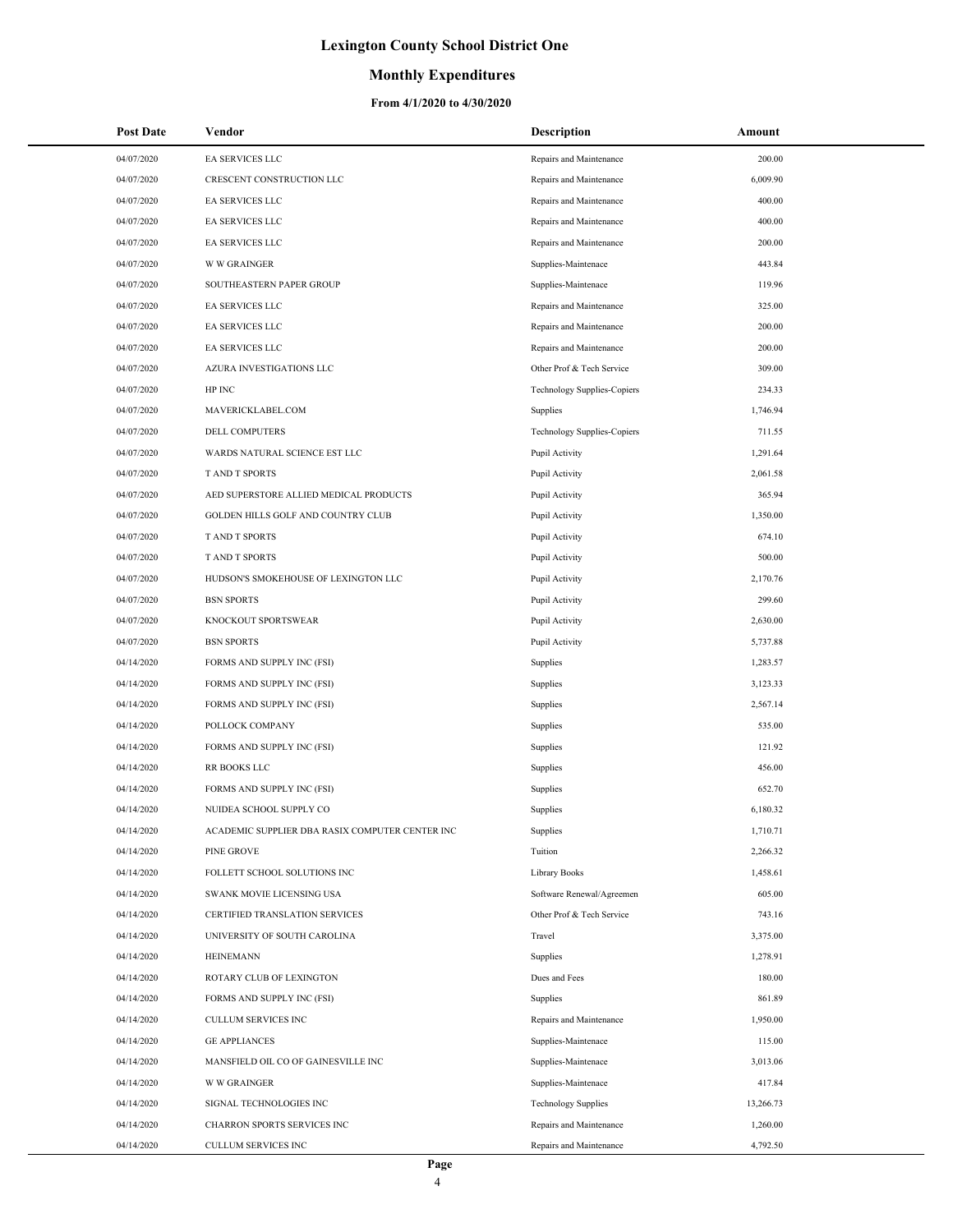### **Monthly Expenditures**

| <b>Post Date</b> | Vendor                                            | <b>Description</b>      | Amount   |
|------------------|---------------------------------------------------|-------------------------|----------|
| 04/14/2020       | CHARRON SPORTS SERVICES INC                       | Repairs and Maintenance | 950.00   |
| 04/14/2020       | CULLUM SERVICES INC                               | Repairs and Maintenance | 3,937.50 |
| 04/14/2020       | SMITH AND JONES JANITORIAL SUPPLIES AND EQUIP INC | Supplies-Maintenace     | 552.12   |
| 04/14/2020       | CHARRON SPORTS SERVICES INC                       | Repairs and Maintenance | 630.00   |
| 04/14/2020       | CULLUM SERVICES INC                               | Repairs and Maintenance | 360.00   |
| 04/14/2020       | <b>CULLUM SERVICES INC</b>                        | Repairs and Maintenance | 1,379.17 |
| 04/14/2020       | CULLUM SERVICES INC                               | Repairs and Maintenance | 440.63   |
| 04/14/2020       | CHARRON SPORTS SERVICES INC                       | Repairs and Maintenance | 630.00   |
| 04/14/2020       | CULLUM SERVICES INC                               | Repairs and Maintenance | 2,730.00 |
| 04/14/2020       | CULLUM SERVICES INC                               | Repairs and Maintenance | 757.50   |
| 04/14/2020       | BLUE GRANITE WATER COMPANY                        | <b>Public Utilities</b> | 803.03   |
| 04/14/2020       | CULLUM SERVICES INC                               | Repairs and Maintenance | 1,372.50 |
| 04/14/2020       | <b>CULLUM SERVICES INC</b>                        | Repairs and Maintenance | 1,355.63 |
| 04/14/2020       | DADE PAPER AND BAG LLC DBA IMPERIAL DADE          | Supplies-Maintenace     | 494.61   |
| 04/14/2020       | SMITH AND JONES JANITORIAL SUPPLIES AND EQUIP INC | Supplies-Maintenace     | 282.48   |
| 04/14/2020       | CULLUM SERVICES INC                               | Repairs and Maintenance | 1,059.38 |
| 04/14/2020       | SMITH AND JONES JANITORIAL SUPPLIES AND EQUIP INC | Supplies-Maintenace     | 298.23   |
| 04/14/2020       | SOUTHEASTERN PAPER GROUP                          | Supplies-Maintenace     | 1,886.89 |
| 04/14/2020       | CITY OF CAYCE                                     | <b>Public Utilities</b> | 4,731.40 |
| 04/14/2020       | <b>CULLUM SERVICES INC</b>                        | Repairs and Maintenance | 1,331.25 |
| 04/14/2020       | INTERSTATE SOLUTIONS                              | Supplies-Maintenace     | 124.12   |
| 04/14/2020       | SMITH AND JONES JANITORIAL SUPPLIES AND EQUIP INC | Supplies-Maintenace     | 495.41   |
| 04/14/2020       | <b>CITY OF CAYCE</b>                              | <b>Public Utilities</b> | 4,848.12 |
| 04/14/2020       | CHARRON SPORTS SERVICES INC                       | Repairs and Maintenance | 1,267.00 |
| 04/14/2020       | CULLUM SERVICES INC                               | Repairs and Maintenance | 1,792.50 |
| 04/14/2020       | SMITH AND JONES JANITORIAL SUPPLIES AND EQUIP INC | Supplies-Maintenace     | 2,550.34 |
| 04/14/2020       | CHARRON SPORTS SERVICES INC                       | Repairs and Maintenance | 950.00   |
| 04/14/2020       | CULLUM SERVICES INC                               | Repairs and Maintenance | 3,788.54 |
| 04/14/2020       | CITY OF WEST COLUMBIA WATER COLLECTION DIVISION   | <b>Public Utilities</b> | 804.99   |
| 04/14/2020       | <b>CULLUM SERVICES INC</b>                        | Repairs and Maintenance | 1,691.25 |
| 04/14/2020       | HYMAN PAPER CO INC                                | Supplies-Maintenace     | 651.14   |
| 04/14/2020       | <b>INTERSTATE SOLUTIONS</b>                       | Supplies-Maintenace     | 248.24   |
| 04/14/2020       | SMITH AND JONES JANITORIAL SUPPLIES AND EQUIP INC | Supplies-Maintenace     | 775.88   |
| 04/14/2020       | CHARRON SPORTS SERVICES INC                       | Repairs and Maintenance | 630.00   |
| 04/14/2020       | CULLUM SERVICES INC                               | Repairs and Maintenance | 1,537.50 |
| 04/14/2020       | PALMETTO PROPANE                                  | Energy                  | 278.42   |
| 04/14/2020       | CHARRON SPORTS SERVICES INC                       | Repairs and Maintenance | 630.00   |
| 04/14/2020       | CULLUM SERVICES INC                               | Repairs and Maintenance | 1,149.38 |
| 04/14/2020       | <b>CULLUM SERVICES INC</b>                        | Repairs and Maintenance | 3,759.33 |
| 04/14/2020       | CULLUM SERVICES INC                               | Repairs and Maintenance | 2,148.76 |
| 04/14/2020       | CHARRON SPORTS SERVICES INC                       | Repairs and Maintenance | 630.00   |
| 04/14/2020       | CULLUM SERVICES INC                               | Repairs and Maintenance | 1,515.00 |
| 04/14/2020       | INTERSTATE SOLUTIONS                              | Supplies-Maintenace     | 248.24   |
| 04/14/2020       | SMITH AND JONES JANITORIAL SUPPLIES AND EQUIP INC | Supplies-Maintenace     | 605.40   |
| 04/14/2020       | CULLUM SERVICES INC                               | Repairs and Maintenance | 1,376.25 |
| 04/14/2020       | CHARRON SPORTS SERVICES INC                       | Repairs and Maintenance | 630.00   |
| 04/14/2020       | CULLUM SERVICES INC                               | Repairs and Maintenance | 1,530.00 |
| 04/14/2020       | SMITH AND JONES JANITORIAL SUPPLIES AND EQUIP INC | Supplies-Maintenace     | 260.95   |
|                  | Page                                              |                         |          |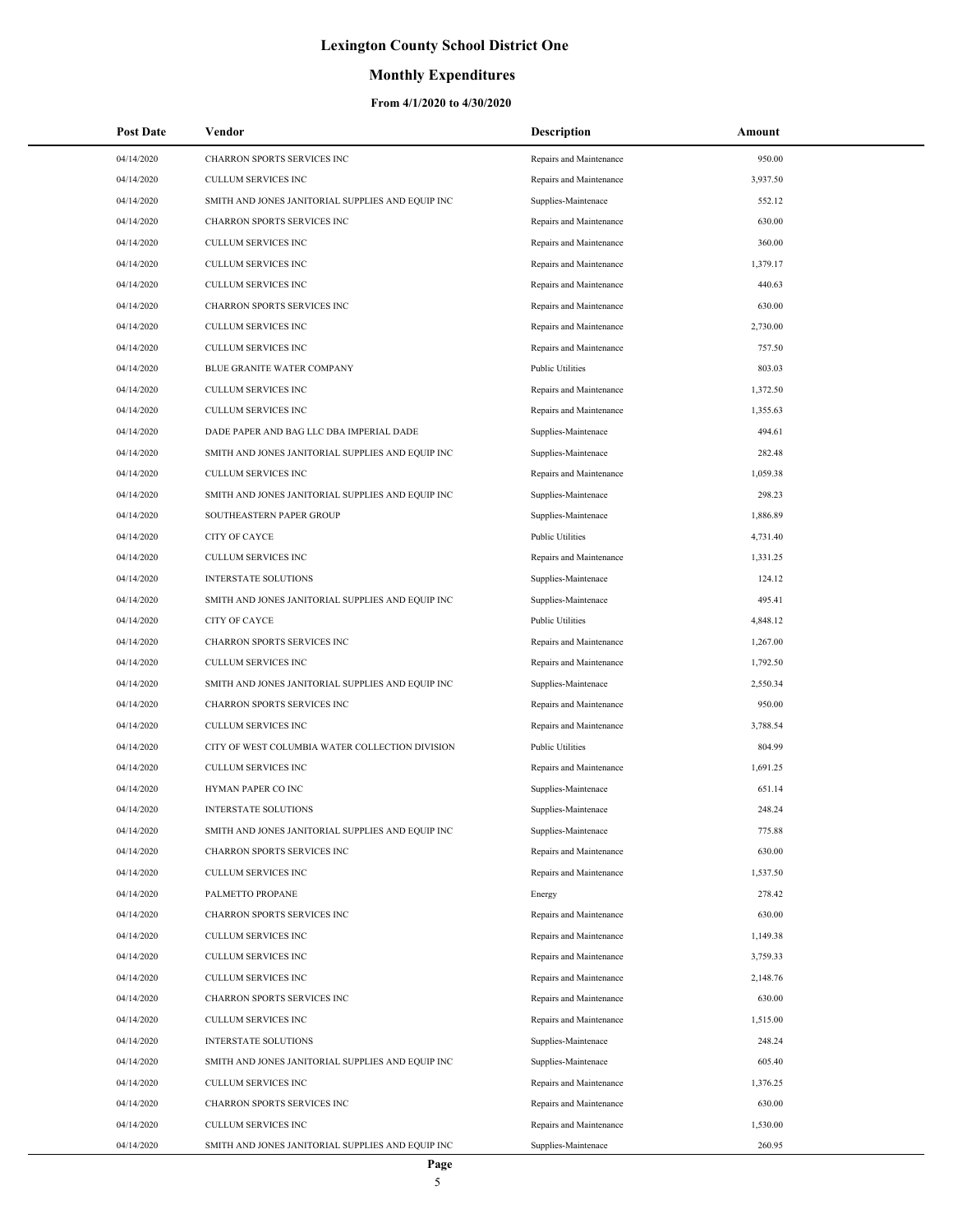## **Monthly Expenditures**

#### **From 4/1/2020 to 4/30/2020**

÷,

| <b>Post Date</b> | Vendor                                            | <b>Description</b>            | Amount    |
|------------------|---------------------------------------------------|-------------------------------|-----------|
| 04/14/2020       | <b>CULLUM SERVICES INC</b>                        | Repairs and Maintenance       | 1,205.60  |
| 04/14/2020       | CULLUM SERVICES INC                               | Repairs and Maintenance       | 1,276.88  |
| 04/14/2020       | CULLUM SERVICES INC                               | Repairs and Maintenance       | 620.62    |
| 04/14/2020       | <b>CULLUM SERVICES INC</b>                        | Repairs and Maintenance       | 2.371.88  |
| 04/14/2020       | CULLUM SERVICES INC                               | Repairs and Maintenance       | 1,453.12  |
| 04/14/2020       | CHARRON SPORTS SERVICES INC                       | Repairs and Maintenance       | 400.00    |
| 04/14/2020       | <b>CULLUM SERVICES INC</b>                        | Repairs and Maintenance       | 2,437.50  |
| 04/14/2020       | HYMAN PAPER CO INC                                | Supplies-Maintenace           | 838.19    |
| 04/14/2020       | INTERSTATE SOLUTIONS                              | Supplies-Maintenace           | 248.24    |
| 04/14/2020       | SMITH AND JONES JANITORIAL SUPPLIES AND EQUIP INC | Supplies-Maintenace           | 4,327.08  |
| 04/14/2020       | <b>CHARRON SPORTS SERVICES INC</b>                | Repairs and Maintenance       | 840.00    |
| 04/14/2020       | <b>CULLUM SERVICES INC</b>                        | Repairs and Maintenance       | 5,887.50  |
| 04/14/2020       | CULLUM SERVICES INC                               | Repairs and Maintenance       | 1,453.13  |
| 04/14/2020       | JOINT MUNICIPAL WATER AND SEWER COMMISSION        | <b>Public Utilities</b>       | 695.75    |
| 04/14/2020       | CHECKER YELLOW CAB CO INC                         | <b>Pupil Transportation</b>   | 10,445.00 |
| 04/14/2020       | STATE DEPARTMENT OF EDUCATION                     | <b>Pupil Transportation</b>   | 1.064.27  |
| 04/14/2020       | MIDLANDS EXAMS AND DRUG SCREENING                 | Other Prof & Tech Service     | 850.00    |
| 04/14/2020       | SPLASH OMNIMEDIA LLC                              | Advertising                   | 3,750.00  |
| 04/14/2020       | ROUND TOWER TECHNOLOGIES LLC                      | Technology Supplies-Copiers   | 10,322.33 |
| 04/14/2020       | ETA HAND2MIND                                     | Supplies                      | 1,736.70  |
| 04/14/2020       | FORMS AND SUPPLY INC (FSI)                        | Supplies                      | 3,427.06  |
| 04/14/2020       | <b>BROUGHTON, ANTHONY</b>                         | Inst Prog Improvement         | 500.00    |
| 04/14/2020       | AMERICAN SCHOOL COUNSELOR ASSOCIATION             | Travel                        | 369.00    |
| 04/14/2020       | NANCY K PERRY CHILDREN'S SHELTER                  | <b>Instructional Services</b> | 1,037.40  |
| 04/14/2020       | NUIDEA SCHOOL SUPPLY CO                           | Supplies                      | 1,434.29  |
| 04/14/2020       | AOS SPECIALTY CONTRACTORS INC                     | <b>Building</b>               | 964.90    |
| 04/14/2020       | AOS SPECIALTY CONTRACTORS INC                     | <b>Building</b>               | 4,163.92  |
| 04/14/2020       | AOS SPECIALTY CONTRACTORS INC                     | <b>Building</b>               | 1,058.81  |
| 04/14/2020       | AOS SPECIALTY CONTRACTORS INC                     | Building                      | 2,839.77  |
| 04/14/2020       | AOS SPECIALTY CONTRACTORS INC                     | <b>Building</b>               | 935.65    |
| 04/14/2020       | SC BAND DIRECTORS ASSOCIATION SOLO AND ENSEMBLE   | Pupil Activity                | 262.00    |
| 04/14/2020       | FORMS AND SUPPLY INC (FSI)                        | Pupil Activity                | 101.65    |
| 04/14/2020       | <b>HEINEMANN</b>                                  | Pupil Activity                | 2,344.08  |
| 04/14/2020       | ACADEMIC SUPPLIER DBA RASIX COMPUTER CENTER INC   | Pupil Activity                | 558.83    |
| 04/14/2020       | ROBERTSON, KENNEDY ALEXANDER                      | Pupil Activity                | 200.00    |
| 04/14/2020       | TURNER, DANTE JAMALL                              | Pupil Activity                | 160.00    |
| 04/14/2020       | T AND T SPORTS                                    | Pupil Activity                | 2,251.28  |
| 04/14/2020       | T AND T SPORTS                                    | Pupil Activity                | 1,404.38  |
| 04/14/2020       | ROBERTSON, KENNEDY ALEXANDER                      | Pupil Activity                | 400.00    |
| 04/14/2020       | TURNER, DANTE JAMALL                              | Pupil Activity                | 160.00    |
| 04/14/2020       | <b>BSN SPORTS</b>                                 | Pupil Activity                | 2,022.30  |
| 04/14/2020       | <b>BSN SPORTS</b>                                 | Pupil Activity                | 470.69    |
| 04/14/2020       | MODERN TURF INC                                   | Pupil Activity                | 1,233.75  |
| 04/14/2020       | <b>BSN SPORTS</b>                                 | Pupil Activity                | 2,718.34  |
| 04/14/2020       | T AND T SPORTS                                    | Pupil Activity                | 1,129.92  |
| 04/14/2020       | MODERN TURF INC                                   | Pupil Activity                | 8,800.00  |
| 04/14/2020       | SHAY, THOMAS                                      | Pupil Activity                | 210.00    |
| 04/14/2020       | SHAY, THOMAS                                      | Pupil Activity                | 280.05    |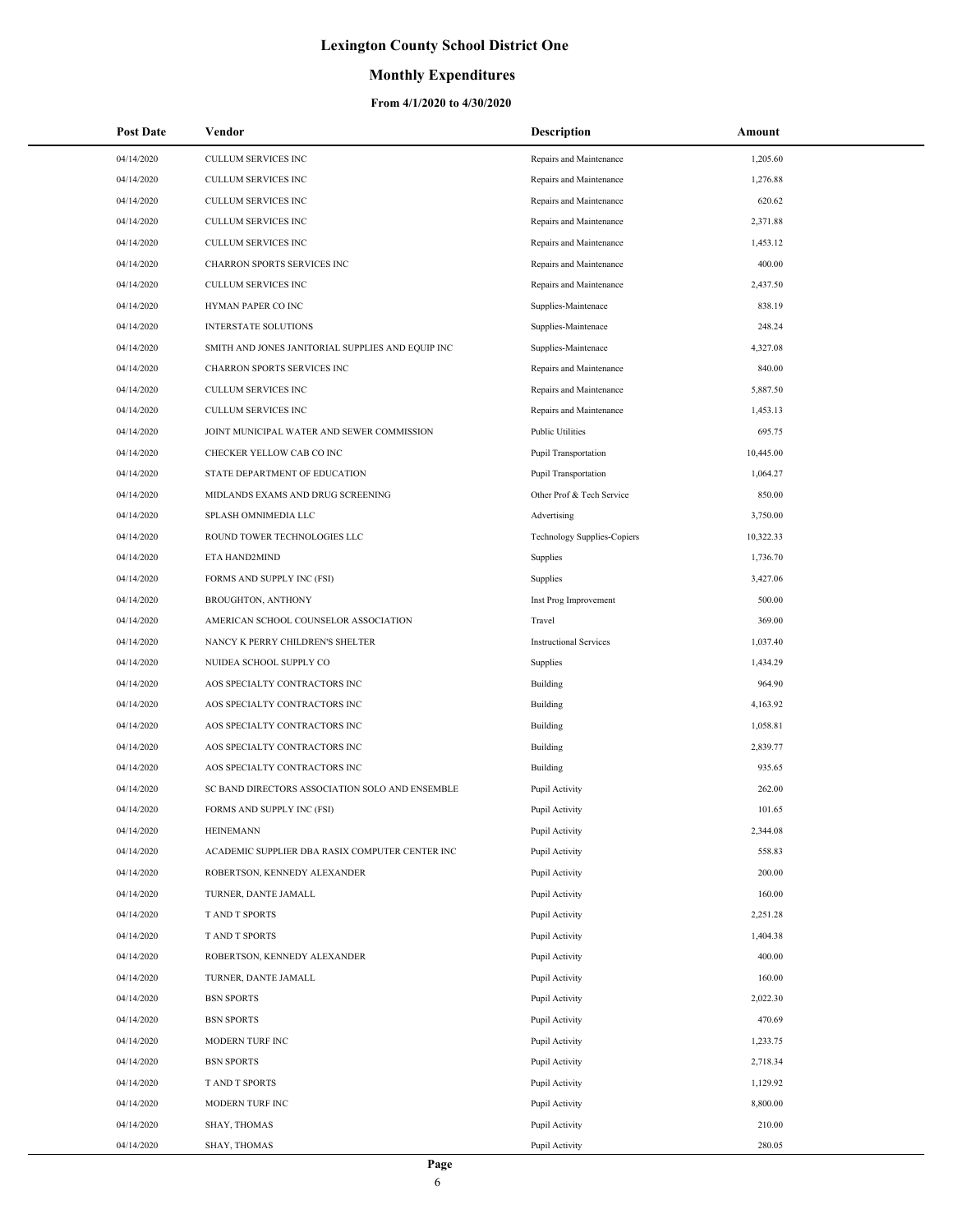### **Monthly Expenditures**

| <b>Post Date</b> | Vendor                                        | Description                        | Amount       |
|------------------|-----------------------------------------------|------------------------------------|--------------|
| 04/15/2020       | MACKIN LIBRARY MEDIA                          | Supplies                           | 295.05       |
| 04/15/2020       | <b>CAMCOR</b>                                 | <b>Technology Supplies</b>         | 556.24       |
| 04/15/2020       | BLICK ART MATERIALS LLC                       | Supplies                           | 767.98       |
| 04/15/2020       | ADVANCED TRAVEL THERAPY                       | Other Prof & Tech Service          | 2,625.00     |
| 04/15/2020       | ELEVATION HEALTHCARE                          | Other Prof & Tech Service          | 7,162.50     |
| 04/15/2020       | SOLIANT HEALTH INC                            | Other Prof & Tech Service          | 2,325.00     |
| 04/15/2020       | SOUTHEASTERN SPEECH AND LANGUAGE SERVICES LLC | Other Prof & Tech Service          | 3,487.50     |
| 04/15/2020       | <b>SCHOOL SPECIALTY</b>                       | Supplies                           | 358.95       |
| 04/15/2020       | FOLLETT SCHOOL SOLUTIONS INC                  | Software Renewal/Agreemen          | 171.19       |
| 04/15/2020       | LITTLE JOHNNY LLC                             | Other Prof & Tech Service          | 3,585.00     |
| 04/15/2020       | FOLLETT SCHOOL SOLUTIONS INC                  | Library Books                      | 2,650.75     |
| 04/15/2020       | FOLLETT SCHOOL SOLUTIONS INC                  | <b>Library Books</b>               | 161.91       |
| 04/15/2020       | JUNIOR LIBRARY GUILD                          | <b>Library Books</b>               | 2,564.90     |
| 04/15/2020       | DAVIS FRAWLEY ATTORNEYS AT LAW                | Legal Services                     | 1,070.00     |
| 04/15/2020       | A R MARTIN COMPANY                            | Other Prof & Tech Service          | 2,400.00     |
| 04/15/2020       | TOWN OF LEXINGTON                             | <b>Public Utilities</b>            | 3,629.74     |
| 04/15/2020       | TOWN OF LEXINGTON                             | <b>Public Utilities</b>            | 961.67       |
| 04/15/2020       | SPARROW AND KENNEDY TRACTOR CO INC            | Supplies-Maintenace                | 299.56       |
| 04/15/2020       | TOWN OF LEXINGTON                             | <b>Public Utilities</b>            | 917.28       |
| 04/15/2020       | TOWN OF LEXINGTON                             | <b>Public Utilities</b>            | 669.69       |
| 04/15/2020       | GREENVILLE OFFICE SUPPLY CO INC               | Supplies-Maintenace                | 144.83       |
| 04/15/2020       | TOWN OF LEXINGTON                             | <b>Public Utilities</b>            | 314.94       |
| 04/15/2020       | TOWN OF LEXINGTON                             | <b>Public Utilities</b>            | 946.50       |
| 04/15/2020       | TOWN OF LEXINGTON                             | <b>Public Utilities</b>            | 1,522.53     |
| 04/15/2020       | TOWN OF LEXINGTON                             | <b>Public Utilities</b>            | 1,540.37     |
| 04/15/2020       | TOWN OF LEXINGTON                             | <b>Public Utilities</b>            | 2,720.01     |
| 04/15/2020       | SPARROW AND KENNEDY TRACTOR CO INC            | Supplies-Maintenace                | 342.36       |
| 04/15/2020       | TOWN OF LEXINGTON                             | <b>Public Utilities</b>            | 1,154.11     |
| 04/15/2020       | PINE PRESS OF LEXINGTON INC                   | Printing and Binding               | 538.15       |
| 04/15/2020       | RAPTOR TECHNOLOGIES LLC                       | Other Prof & Tech Service          | 4,410.00     |
| 04/15/2020       | CLARK POWELL ASSOCIATES INC                   | Software Renewal/Agreemen          | 500.00       |
| 04/15/2020       | <b>CLARK POWELL ASSOCIATES INC</b>            | Technology Supplies-Copiers        | 577.80       |
| 04/15/2020       | POLLOCK FINANCIAL SERVICES INC                | Repairs and Maintenance            | 42,185.28    |
| 04/15/2020       | SC DEPARTMENT OF REVENUE (SALES TAX RETURN)   | Software Renewal/Agreemen          | 1,480.50     |
| 04/15/2020       | ZONES LLC                                     | Software Renewal/Agreemen          | 21,150.00    |
| 04/15/2020       | PITNEY BOWES (RENTMAINTSUPPLIES)              | <b>Technology Supplies-Copiers</b> | 7,478.87     |
| 04/15/2020       | PITNEY BOWES (RENTMAINTSUPPLIES)              | Technology Equipment D F           | 10,524.83    |
| 04/15/2020       | <b>SCHOOL SPECIALTY</b>                       | Supplies                           | 4,752.72     |
| 04/15/2020       | PIONEER VALLEY BOOKS                          | Supplies                           | 7,985.94     |
| 04/15/2020       | PIONEER VALLEY BOOKS                          | Supplies                           | 1,599.06     |
| 04/15/2020       | CAMCOR                                        | Software Renewal/Agreemen          | 5,864.70     |
| 04/15/2020       | CAMCOR                                        | <b>Technology Supplies</b>         | 18,200.00    |
| 04/15/2020       | NUIDEA SCHOOL SUPPLY CO                       | Supplies                           | 11,010.30    |
| 04/15/2020       | JENKINS HANCOCK AND SIDES                     | Building                           | 11,925.00    |
| 04/15/2020       | JENKINS HANCOCK AND SIDES                     | Building                           | 2,003.40     |
| 04/15/2020       | LS3P ASSOCIATED LTD                           | Building                           | 6,602.70     |
| 04/15/2020       | JENKINS HANCOCK AND SIDES                     | Building                           | 2,218.40     |
| 04/15/2020       | H G REYNOLDS COMPANY INC                      | Building                           | 4,272,460.31 |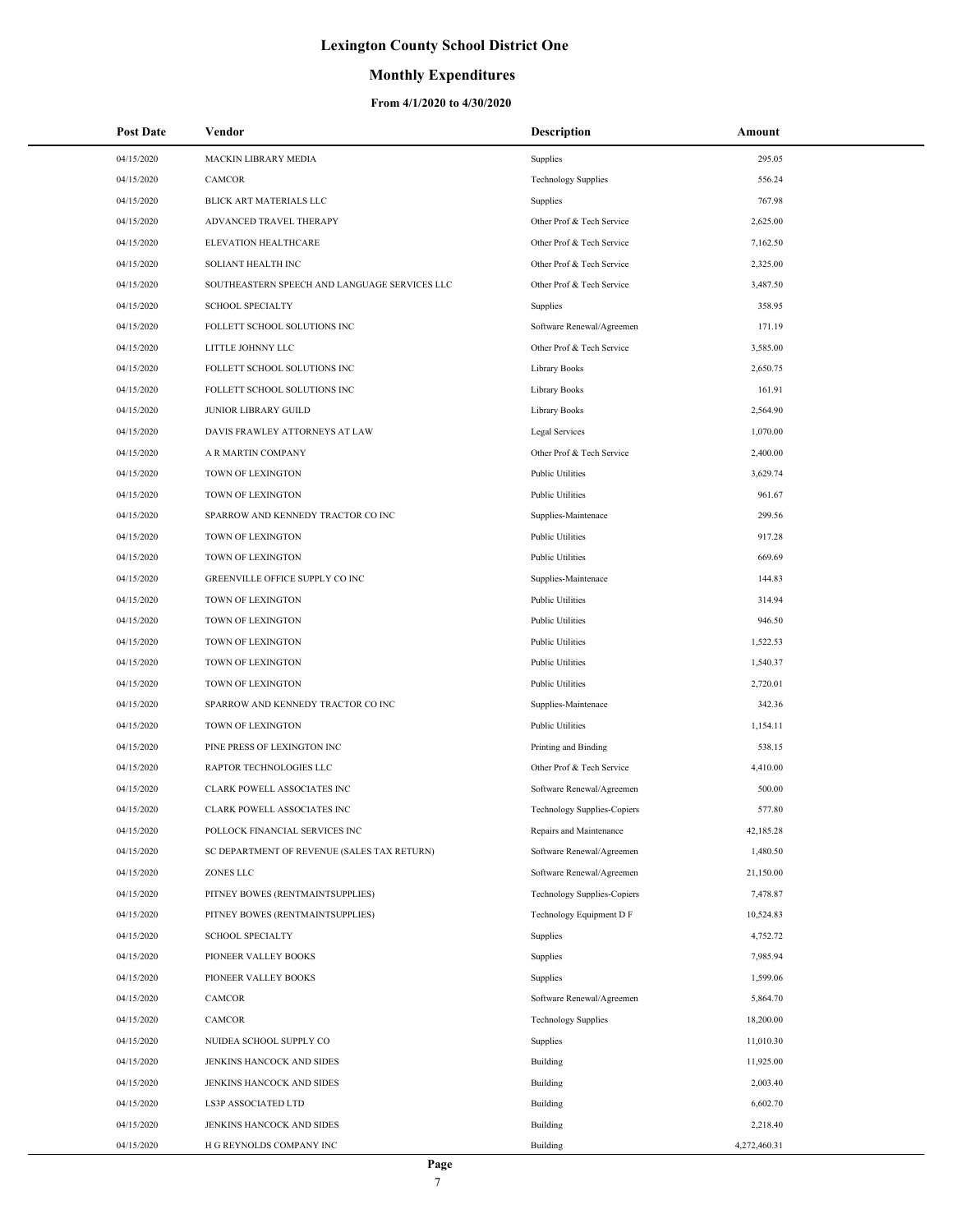### **Monthly Expenditures**

#### **From 4/1/2020 to 4/30/2020**

| Post Date  | Vendor                       | <b>Description</b>            | Amount   |
|------------|------------------------------|-------------------------------|----------|
| 04/15/2020 | LS3P ASSOCIATED LTD          | Building                      | 456.30   |
| 04/15/2020 | <b>US FOODS</b>              | Commodity Distribution Charge | 138.60   |
| 04/15/2020 | <b>US FOODS</b>              | Supplies                      | 412.11   |
| 04/15/2020 | <b>US FOODS</b>              | Food                          | 3,622.10 |
| 04/15/2020 | <b>US FOODS</b>              | Commodity Distribution Charge | 129.15   |
| 04/15/2020 | <b>US FOODS</b>              | Commodity Distribution Charge | 138.60   |
| 04/15/2020 | <b>US FOODS</b>              | Supplies                      | 480.52   |
| 04/15/2020 | <b>US FOODS</b>              | Commodity Distribution Charge | 126.00   |
| 04/15/2020 | <b>US FOODS</b>              | Food                          | 1,911.64 |
| 04/15/2020 | <b>US FOODS</b>              | Commodity Distribution Charge | 135.45   |
| 04/15/2020 | <b>US FOODS</b>              | Supplies                      | 186.70   |
| 04/15/2020 | <b>US FOODS</b>              | Food                          | 4,351.97 |
| 04/15/2020 | <b>US FOODS</b>              | Commodity Distribution Charge | 173.25   |
| 04/15/2020 | <b>US FOODS</b>              | Supplies                      | 547.69   |
| 04/15/2020 | <b>US FOODS</b>              | Food                          | 3,263.65 |
| 04/15/2020 | <b>US FOODS</b>              | Commodity Distribution Charge | 129.15   |
| 04/15/2020 | <b>US FOODS</b>              | Supplies                      | 365.53   |
| 04/15/2020 | <b>US FOODS</b>              | Food                          | 5,098.70 |
| 04/15/2020 | <b>US FOODS</b>              | Supplies                      | 653.32   |
| 04/15/2020 | <b>US FOODS</b>              | Food                          | 4,468.97 |
| 04/15/2020 | <b>US FOODS</b>              | Commodity Distribution Charge | 132.30   |
| 04/15/2020 | <b>US FOODS</b>              | Supplies                      | 308.99   |
| 04/15/2020 | <b>US FOODS</b>              | Food                          | 1,890.05 |
| 04/15/2020 | <b>US FOODS</b>              | Commodity Distribution Charge | 126.00   |
| 04/15/2020 | <b>US FOODS</b>              | Supplies                      | 415.44   |
| 04/15/2020 | <b>US FOODS</b>              | Food                          | 2,727.03 |
| 04/15/2020 | <b>US FOODS</b>              | Commodity Distribution Charge | 135.45   |
| 04/15/2020 | <b>US FOODS</b>              | Supplies                      | 272.76   |
| 04/15/2020 | <b>US FOODS</b>              | Food                          | 2,292.69 |
| 04/15/2020 | <b>US FOODS</b>              | Commodity Distribution Charge | 126.00   |
| 04/15/2020 | <b>US FOODS</b>              | Food                          | 3,856.87 |
| 04/15/2020 | <b>US FOODS</b>              | Supplies                      | 244.77   |
| 04/15/2020 | <b>US FOODS</b>              | Food                          | 2,475.09 |
| 04/15/2020 | <b>US FOODS</b>              | Commodity Distribution Charge | 135.45   |
| 04/15/2020 | <b>US FOODS</b>              | Commodity Distribution Charge | 122.85   |
| 04/15/2020 | <b>US FOODS</b>              | Supplies                      | 244.35   |
| 04/15/2020 | <b>US FOODS</b>              | Food                          | 6,446.04 |
| 04/15/2020 | <b>US FOODS</b>              | Commodity Distribution Charge | 185.85   |
| 04/15/2020 | <b>US FOODS</b>              | Commodity Distribution Charge | 126.00   |
| 04/15/2020 | <b>US FOODS</b>              | Supplies                      | 498.01   |
| 04/15/2020 | <b>US FOODS</b>              | Food                          | 8,092.39 |
| 04/15/2020 | <b>US FOODS</b>              | Commodity Distribution Charge | 173.25   |
| 04/15/2020 | <b>BAKER DISTRIBUTING CO</b> | Supplies                      | 2,196.05 |
| 04/15/2020 | <b>US FOODS</b>              | Supplies                      | 360.43   |
| 04/15/2020 | <b>US FOODS</b>              | Food                          | 1,568.76 |
| 04/15/2020 | <b>US FOODS</b>              | Commodity Distribution Charge | 126.00   |
| 04/15/2020 | <b>US FOODS</b>              | Supplies                      | 150.23   |
| 04/15/2020 | <b>US FOODS</b>              | Food                          | 1,416.04 |

 $\overline{a}$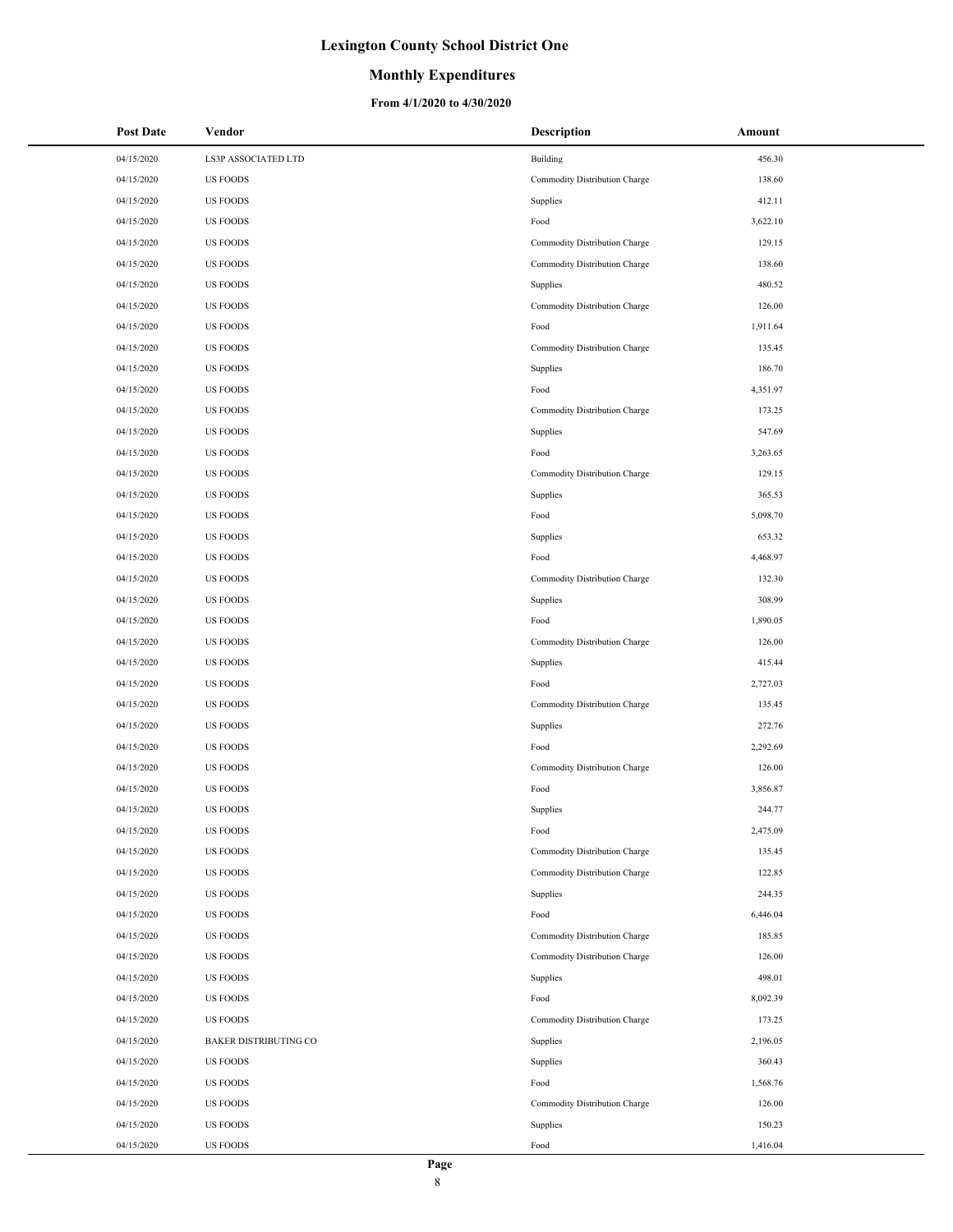### **Monthly Expenditures**

#### **From 4/1/2020 to 4/30/2020**

| <b>Post Date</b> | Vendor                                            | <b>Description</b>             | Amount    |
|------------------|---------------------------------------------------|--------------------------------|-----------|
| 04/15/2020       | <b>US FOODS</b>                                   | Commodity Distribution Charge  | 126.00    |
| 04/15/2020       | <b>US FOODS</b>                                   | Commodity Distribution Charge  | 126.00    |
| 04/15/2020       | <b>US FOODS</b>                                   | Commodity Distribution Charge  | 135.45    |
| 04/15/2020       | <b>US FOODS</b>                                   | Supplies                       | 495.51    |
| 04/15/2020       | <b>US FOODS</b>                                   | Food                           | 4,578.33  |
| 04/15/2020       | <b>US FOODS</b>                                   | Commodity Distribution Charge  | 151.69    |
| 04/15/2020       | <b>US FOODS</b>                                   | Commodity Distribution Charge  | 134.85    |
| 04/15/2020       | В & Н РНОТО                                       | Pupil Activity                 | 268.95    |
| 04/15/2020       | MODERN TURF INC                                   | Pupil Activity                 | 931.66    |
| 04/15/2020       | HENRY SCHEIN INC                                  | Pupil Activity                 | 280.40    |
| 04/15/2020       | <b>BSN SPORTS</b>                                 | Pupil Activity                 | 1,022.92  |
| 04/15/2020       | <b>BSN SPORTS</b>                                 | Pupil Activity                 | 423.72    |
| 04/15/2020       | <b>BSN SPORTS</b>                                 | Pupil Activity                 | 154.08    |
| 04/15/2020       | WHITE KNOLL HIGH SCHOOL                           | Pupil Act-Fee/Collection Refnd | 271.03    |
| 04/15/2020       | <b>BSN SPORTS</b>                                 | Pupil Activity                 | 1,271.16  |
| 04/16/2020       | <b>EMPLOYEE</b>                                   | Travel                         | 740.58    |
| 04/16/2020       | PINE PRESS OF LEXINGTON INC                       | Printing and Binding           | 131.98    |
| 04/16/2020       | <b>SCHOOL SPECIALTY</b>                           | Supplies                       | 124.92    |
| 04/16/2020       | HALEY, ALYSSA                                     | Dues and Fees                  | 150.00    |
| 04/16/2020       | NASN (NATIONAL ASSN OF SCHOOL NURSES)             | Travel                         | 3,480.00  |
| 04/16/2020       | MACGILL & CO                                      | Supplies                       | 108.00    |
| 04/16/2020       | FOLLETT SCHOOL SOLUTIONS INC                      | Library Books                  | 414.42    |
| 04/16/2020       | SC DEPARTMENT OF EDUCATION                        | Inst Prog Improvement          | 1,590.00  |
| 04/16/2020       | <b>EMPLOYEE</b>                                   | Travel                         | 117.30    |
| 04/16/2020       | <b>EMPLOYEE</b>                                   | Supplies                       | 226.04    |
| 04/16/2020       | <b>DOMINION ENERGY</b>                            | <b>Public Utilities</b>        | 222.95    |
| 04/16/2020       | <b>DOMINION ENERGY</b>                            | <b>Public Utilities</b>        | 620.01    |
| 04/16/2020       | DADE PAPER AND BAG LLC DBA IMPERIAL DADE          | Supplies-Maintenace            | 1,778.92  |
| 04/16/2020       | FERGUSON ENTERPRISES INC FEI 27                   | Supplies-Maintenace            | 183.21    |
| 04/16/2020       | SMITH AND JONES JANITORIAL SUPPLIES AND EQUIP INC | Supplies-Maintenace            | 1,796.74  |
| 04/16/2020       | SOUTHEASTERN PAPER GROUP                          | Supplies-Maintenace            | 3,228.83  |
| 04/16/2020       | <b>DOMINION ENERGY</b>                            | <b>Public Utilities</b>        | 336.72    |
| 04/16/2020       | <b>DOMINION ENERGY</b>                            | Public Utilities               | 9,883.29  |
| 04/16/2020       | <b>DOMINION ENERGY</b>                            | Public Utilities               | 7,210.84  |
| 04/16/2020       | <b>DOMINION ENERGY</b>                            | Public Utilities               | 17,450.35 |
| 04/16/2020       | <b>INTERSTATE SOLUTIONS</b>                       | Supplies-Maintenace            | 310.30    |
| 04/16/2020       | SMITH AND JONES JANITORIAL SUPPLIES AND EQUIP INC | Supplies-Maintenace            | 3,769.63  |
| 04/16/2020       | <b>DOMINION ENERGY</b>                            | <b>Public Utilities</b>        | 10,764.65 |
| 04/16/2020       | SOUTHEASTERN PAPER GROUP                          | Supplies-Maintenace            | 289.70    |
| 04/16/2020       | DADE PAPER AND BAG LLC DBA IMPERIAL DADE          | Supplies-Maintenace            | 474.55    |
| 04/16/2020       | SOUTHEASTERN PAPER GROUP                          | Supplies-Maintenace            | 967.45    |
| 04/16/2020       | <b>DOMINION ENERGY</b>                            | <b>Public Utilities</b>        | 6,103.60  |
| 04/16/2020       | <b>DOMINION ENERGY</b>                            | <b>Public Utilities</b>        | 6,231.66  |
| 04/16/2020       | DADE PAPER AND BAG LLC DBA IMPERIAL DADE          | Supplies-Maintenace            | 494.61    |
| 04/16/2020       | <b>DOMINION ENERGY</b>                            | Public Utilities               | 32,365.19 |
| 04/16/2020       | <b>DOMINION ENERGY</b>                            | Public Utilities               | 7,268.91  |
| 04/16/2020       | <b>DOMINION ENERGY</b>                            | Public Utilities               | 6,519.32  |
| 04/16/2020       | SOUTHEASTERN PAPER GROUP                          | Supplies-Maintenace            | 239.92    |

 $\overline{\phantom{a}}$ 

 $\overline{\phantom{a}}$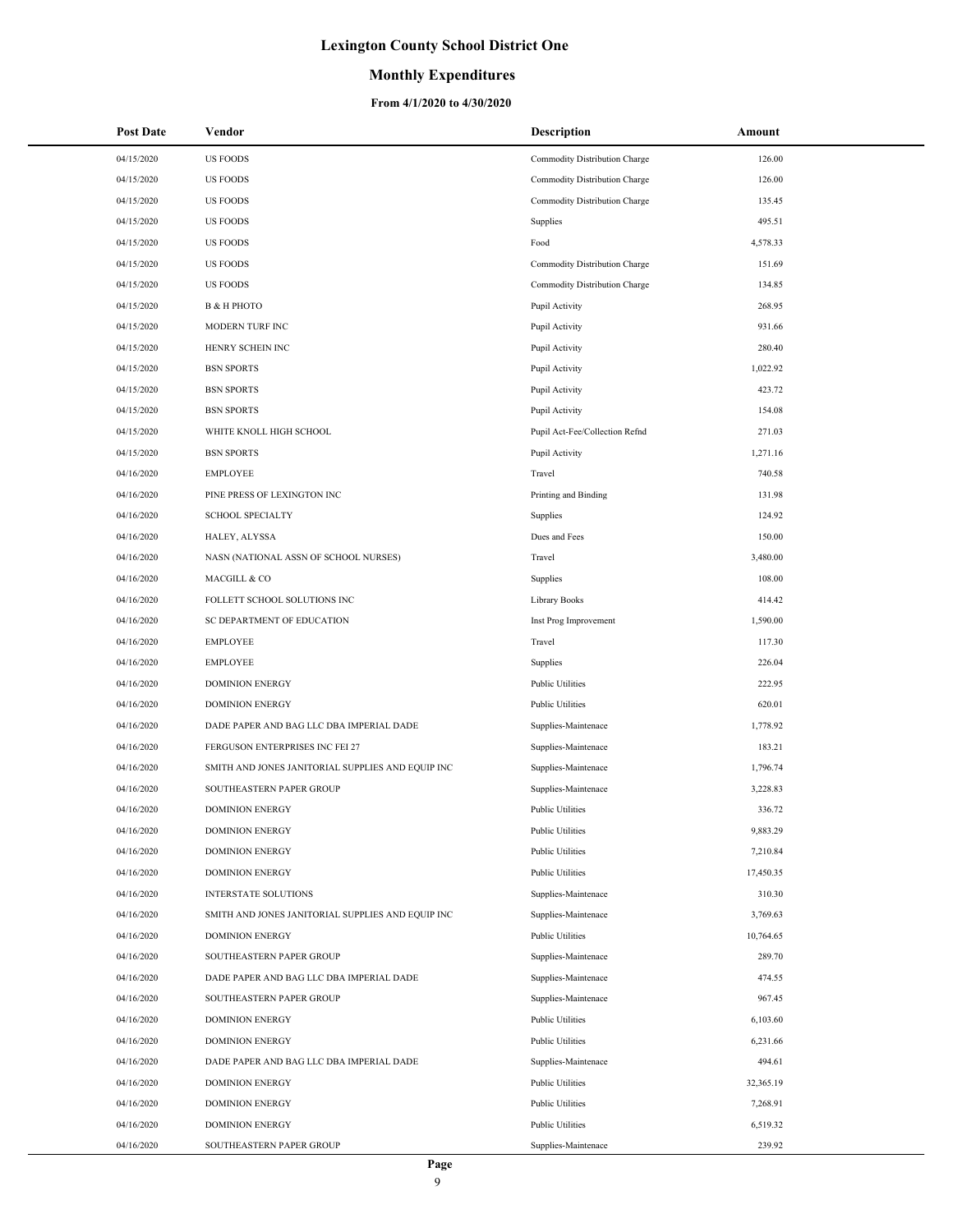### **Monthly Expenditures**

| <b>Post Date</b> | Vendor                                             | <b>Description</b>         | Amount     |  |
|------------------|----------------------------------------------------|----------------------------|------------|--|
| 04/16/2020       | <b>DOMINION ENERGY</b>                             | <b>Public Utilities</b>    | 12,997.12  |  |
| 04/16/2020       | SMITH AND JONES JANITORIAL SUPPLIES AND EQUIP INC  | Supplies-Maintenace        | 605.32     |  |
| 04/16/2020       | SOUTHEASTERN PAPER GROUP                           | Supplies-Maintenace        | 381.19     |  |
| 04/16/2020       | <b>DOMINION ENERGY</b>                             | <b>Public Utilities</b>    | 5,397.93   |  |
| 04/16/2020       | <b>DOMINION ENERGY</b>                             | <b>Public Utilities</b>    | 1,981.87   |  |
| 04/16/2020       | SOUTHEASTERN PAPER GROUP                           | Supplies-Maintenace        | 1,109.54   |  |
| 04/16/2020       | <b>DOMINION ENERGY</b>                             | Public Utilities           | 11,703.81  |  |
| 04/16/2020       | <b>DOMINION ENERGY</b>                             | <b>Public Utilities</b>    | 7,162.91   |  |
| 04/16/2020       | <b>DOMINION ENERGY</b>                             | <b>Public Utilities</b>    | 7,436.48   |  |
| 04/16/2020       | SOUTHEASTERN PAPER GROUP                           | Supplies-Maintenace        | 277.86     |  |
| 04/16/2020       | SOUTHEASTERN PAPER GROUP                           | Supplies-Maintenace        | 1,913.90   |  |
| 04/16/2020       | <b>DOMINION ENERGY</b>                             | <b>Public Utilities</b>    | 7,787.06   |  |
| 04/16/2020       | <b>DOMINION ENERGY</b>                             | <b>Public Utilities</b>    | 14,623.25  |  |
| 04/16/2020       | CITY ELECTRIC SUPPLY CO                            | Supplies-Maintenace        | 592.27     |  |
| 04/16/2020       | <b>DOMINION ENERGY</b>                             | <b>Public Utilities</b>    | 48,135.33  |  |
| 04/16/2020       | <b>DOMINION ENERGY</b>                             | <b>Public Utilities</b>    | 7,593.84   |  |
| 04/16/2020       | <b>DOMINION ENERGY</b>                             | <b>Public Utilities</b>    | 170.37     |  |
| 04/16/2020       | ROBERTS, DANIEL                                    | Pupil Transportation       | 161.60     |  |
| 04/16/2020       | THOMSON, PHILLIP                                   | Pupil Transportation       | 150.00     |  |
| 04/16/2020       | STYLEBOOKS.COM INC                                 | Software Renewal/Agreemen  | 1,235.00   |  |
| 04/16/2020       | ACADEMIC SUPPLIER DBA RASIX COMPUTER CENTER INC    | Supplies                   | 2,372.32   |  |
| 04/16/2020       | <b>EMPLOYEE</b>                                    | Travel                     | 128.51     |  |
| 04/16/2020       | <b>EMPLOYEE</b>                                    | Travel                     | 199.81     |  |
| 04/16/2020       | <b>EMPLOYEE</b>                                    | Travel                     | 115.58     |  |
| 04/16/2020       | <b>GROVE MEDICAL</b>                               | Supplies                   | 134.50     |  |
| 04/16/2020       | <b>EMPLOYEE</b>                                    | Travel                     | 119.31     |  |
| 04/16/2020       | <b>EMPLOYEE</b>                                    | Travel                     | 115.58     |  |
| 04/16/2020       | NATIONAL PAIDEIA CENTER                            | Inst Prog Improvement      | 9,000.00   |  |
| 04/16/2020       | DICK SMITH FORD                                    | Vehicles                   | 132,311.00 |  |
| 04/16/2020       | BUNNELL LAMMONS ENGINEERING INC                    | Building                   | 160.00     |  |
| 04/16/2020       | <b>EMPLOYEE</b>                                    | Travel                     | 113.28     |  |
| 04/16/2020       | <b>EMPLOYEE</b>                                    | Travel                     | 160.25     |  |
| 04/16/2020       | TIMBERLAKE COUNTRY CLUB INC                        | Pupil Activity             | 900.00     |  |
| 04/16/2020       | WORLD'S FINEST CHOCOLATE                           | Pupil Activity             | 1,657.50   |  |
| 04/16/2020       | PALMETTO FUNDRAISING DBA CLASSIC COOKIE DIST SE    | Pupil Activity             | 207.20     |  |
| 04/16/2020       | <b>EMPLOYEE</b>                                    | Supplies                   | 272.58     |  |
| 04/20/2020       | FORMS AND SUPPLY INC (FSI)                         | Supplies                   | 678.47     |  |
| 04/20/2020       | SC DEPARTMENT OF JUVENILE JUSTICE (FISCAL AFFAIRS) | Tuition-LEA                | 142.33     |  |
| 04/20/2020       | DELL COMPUTERS                                     | <b>Technology Supplies</b> | 8,356.69   |  |
| 04/20/2020       | NUIDEA SCHOOL SUPPLY CO                            | Supplies                   | 239.81     |  |
| 04/20/2020       | SOMETHING BORROWED LLC                             | Supplies                   | 1,177.00   |  |
| 04/20/2020       | WEISSMAN THEATRICAL SUPPLY DBA DESIGN FOR DANCE    | Supplies                   | 433.85     |  |
| 04/20/2020       | FOLLETT SCHOOL SOLUTIONS INC                       | Software Renewal/Agreemen  | 1,432.58   |  |
| 04/20/2020       | FOLLETT SCHOOL SOLUTIONS INC                       | Library Books              | 797.82     |  |
| 04/20/2020       | MACKIN LIBRARY MEDIA                               | Library Books              | 2,236.79   |  |
| 04/20/2020       | <b>HEINEMANN</b>                                   | Supplies                   | 758.64     |  |
| 04/20/2020       | MIDCAROLINA ELEC COOP INC                          | <b>Public Utilities</b>    | 158.00     |  |
| 04/20/2020       | TOWN OF LEXINGTON                                  | <b>Public Utilities</b>    | 419.17     |  |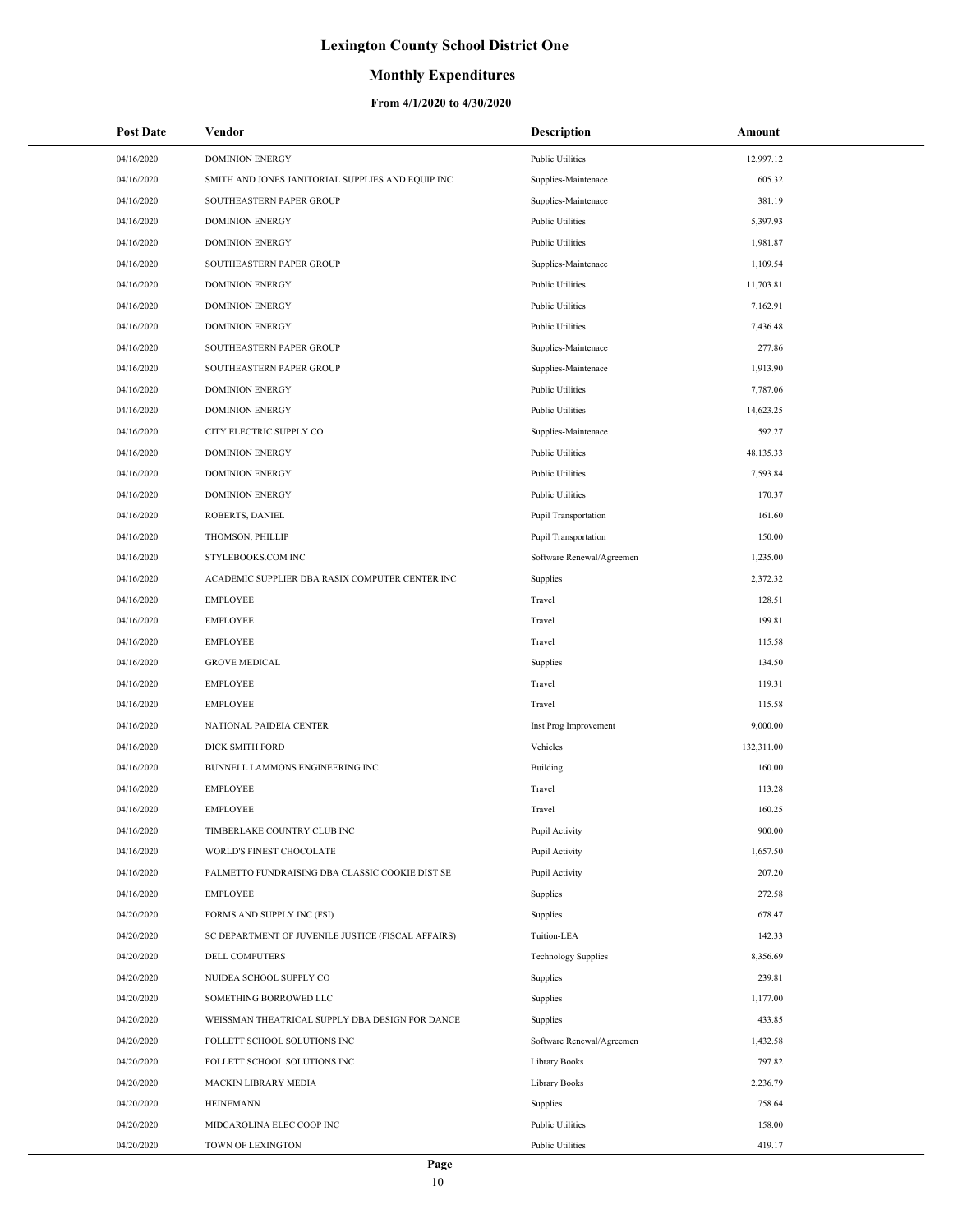### **Monthly Expenditures**

| <b>Post Date</b> | Vendor                                            | <b>Description</b>          | Amount    |
|------------------|---------------------------------------------------|-----------------------------|-----------|
| 04/20/2020       | T AND T REPAIR SERVICE INC                        | Repairs and Maintenance     | 384.00    |
| 04/20/2020       | MECHANICAL DESIGN                                 | Other Prof & Tech Service   | 700.00    |
| 04/20/2020       | TOWN OF LEXINGTON                                 | <b>Public Utilities</b>     | 1,068.35  |
| 04/20/2020       | MIDCAROLINA ELEC COOP INC                         | <b>Public Utilities</b>     | 16,239.00 |
| 04/20/2020       | TOWN OF LEXINGTON                                 | <b>Public Utilities</b>     | 329.53    |
| 04/20/2020       | SOUTHEASTERN PAPER GROUP                          | Supplies-Maintenace         | 653.00    |
| 04/20/2020       | TOWN OF LEXINGTON                                 | <b>Public Utilities</b>     | 959.64    |
| 04/20/2020       | HYMAN PAPER CO INC                                | Supplies-Maintenace         | 143.92    |
| 04/20/2020       | HYMAN PAPER CO INC                                | Supplies-Maintenace         | 359.80    |
| 04/20/2020       | HYMAN PAPER CO INC                                | Supplies-Maintenace         | 431.76    |
| 04/20/2020       | REPUBLIC SERVICES INC                             | Other Property Services     | 120.90    |
| 04/20/2020       | TOWN OF LEXINGTON                                 | <b>Public Utilities</b>     | 1,050.78  |
| 04/20/2020       | SMITH AND JONES JANITORIAL SUPPLIES AND EQUIP INC | Supplies-Maintenace         | 796.94    |
| 04/20/2020       | FORMS AND SUPPLY INC (FSI)                        | Supplies-Maintenace         | 114.21    |
| 04/20/2020       | TOWN OF LEXINGTON                                 | <b>Public Utilities</b>     | 894.36    |
| 04/20/2020       | DADE PAPER AND BAG LLC DBA IMPERIAL DADE          | Supplies-Maintenace         | 494.61    |
| 04/20/2020       | HYMAN PAPER CO INC                                | Supplies-Maintenace         | 545.46    |
| 04/20/2020       | TOWN OF LEXINGTON                                 | <b>Public Utilities</b>     | 178.50    |
| 04/20/2020       | HYMAN PAPER CO INC                                | Supplies-Maintenace         | 545.39    |
| 04/20/2020       | SOUTHEASTERN PAPER GROUP                          | Supplies-Maintenace         | 1,020.96  |
| 04/20/2020       | CENTRAL POLY BAG CORPORATION                      | Supplies-Maintenace         | 262.15    |
| 04/20/2020       | SMITH AND JONES JANITORIAL SUPPLIES AND EQUIP INC | Supplies-Maintenace         | 756.49    |
| 04/20/2020       | REPUBLIC SERVICES INC                             | Other Property Services     | 120.90    |
| 04/20/2020       | SOUTHEASTERN PAPER GROUP                          | Supplies-Maintenace         | 586.52    |
| 04/20/2020       | DADE PAPER AND BAG LLC DBA IMPERIAL DADE          | Supplies-Maintenace         | 989.22    |
| 04/20/2020       | HYMAN PAPER CO INC                                | Supplies-Maintenace         | 575.68    |
| 04/20/2020       | COLE, SUSAN                                       | Pupil Transportation        | 285.82    |
| 04/20/2020       | FOGLE, PAM                                        | Pupil Transportation        | 120.64    |
| 04/20/2020       | <b>EMPLOYEE</b>                                   | <b>Pupil Transportation</b> | 378.62    |
| 04/20/2020       | JIMENEZ, ELIZABETH                                | Pupil Transportation        | 150.33    |
| 04/20/2020       | PEARCE, TIM                                       | Pupil Transportation        | 272.83    |
| 04/20/2020       | SIMUEL, DEATRU                                    | Pupil Transportation        | 109.62    |
| 04/20/2020       | STROUD, ANDREA                                    | Pupil Transportation        | 277.70    |
| 04/20/2020       | <b>EMPLOYEE</b>                                   | Pupil Transportation        | 104.40    |
| 04/20/2020       | VAUGHN, DANA                                      | Pupil Transportation        | 334.08    |
| 04/20/2020       | MOTOROLA SOLUTIONS                                | Technology Supplies-Copiers | 337.05    |
| 04/20/2020       | APPLE INC                                         | Technology Supplies-Copiers | 318.86    |
| 04/20/2020       | SHI (SOFTWARE HOUSE INTN'L)                       | <b>Technology Supplies</b>  | 1,683.20  |
| 04/20/2020       | FORMS AND SUPPLY INC (FSI)                        | Supplies                    | 865.42    |
| 04/20/2020       | FOLLETT SCHOOL SOLUTIONS INC                      | Supplies                    | 3,994.86  |
| 04/20/2020       | <b>GARRETT BOOK COMPANY</b>                       | Supplies                    | 2,000.00  |
| 04/20/2020       | <b>SCHOOL SPECIALTY</b>                           | Supplies                    | 920.97    |
| 04/20/2020       | TEACHERS COLLEGE READING AND WRITING PROJECT      | Travel                      | 1,300.00  |
| 04/20/2020       | SC DEPARTMENT OF REVENUE (SALES TAX RETURN)       | <b>Technology Supplies</b>  | 928.67    |
| 04/20/2020       | STUDICA INC                                       | <b>Technology Supplies</b>  | 13,266.70 |
| 04/20/2020       | <b>SCHOOL SPECIALTY</b>                           | Supplies                    | 266.99    |
| 04/20/2020       | EARTHGRAINS BAKING COMPANIES INC                  | Bread                       | 114.75    |
| 04/20/2020       | BORDEN DAIRY CO OF SC LLC                         | Milk                        | 477.42    |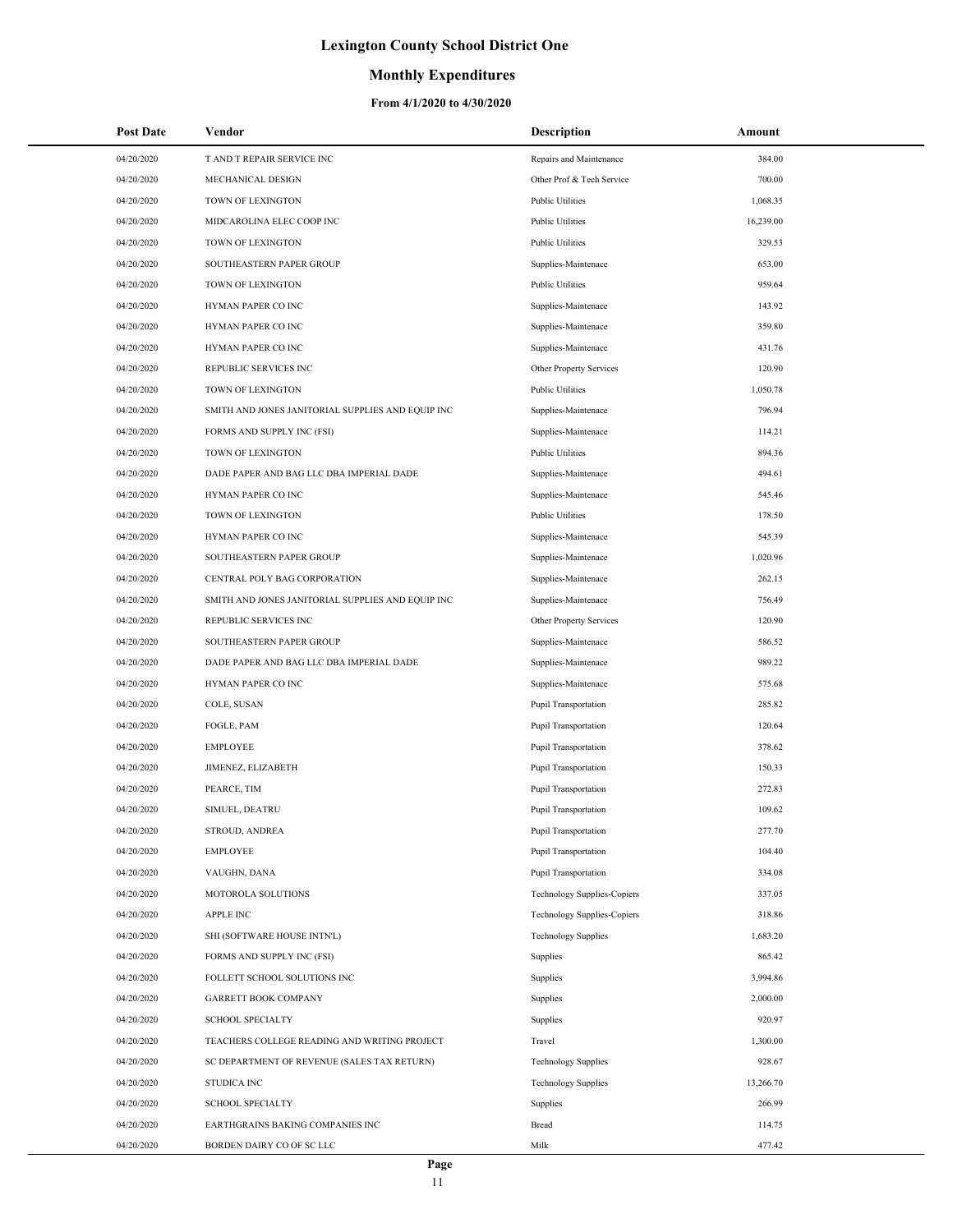## **Monthly Expenditures**

| <b>Post Date</b> | Vendor                                   | <b>Description</b>                 | Amount   |
|------------------|------------------------------------------|------------------------------------|----------|
| 04/20/2020       | EARTHGRAINS BAKING COMPANIES INC         | Bread                              | 137.50   |
| 04/20/2020       | BORDEN DAIRY CO OF SC LLC                | Milk                               | 1,390.82 |
| 04/20/2020       | SENN BROTHERS INC                        | Produce                            | 442.80   |
| 04/20/2020       | EARTHGRAINS BAKING COMPANIES INC         | Bread                              | 220.00   |
| 04/20/2020       | BORDEN DAIRY CO OF SC LLC                | Milk                               | 1,108.01 |
| 04/20/2020       | SENN BROTHERS INC                        | Produce                            | 770.00   |
| 04/20/2020       | BORDEN DAIRY CO OF SC LLC                | Milk                               | 491.98   |
| 04/20/2020       | EARTHGRAINS BAKING COMPANIES INC         | Bread                              | 220.00   |
| 04/20/2020       | BORDEN DAIRY CO OF SC LLC                | Milk                               | 1,665.55 |
| 04/20/2020       | SENN BROTHERS INC                        | Produce                            | 770.00   |
| 04/20/2020       | EARTHGRAINS BAKING COMPANIES INC         | Bread                              | 165.00   |
| 04/20/2020       | BORDEN DAIRY CO OF SC LLC                | Milk                               | 1,292.33 |
| 04/20/2020       | SENN BROTHERS INC                        | Produce                            | 210.00   |
| 04/20/2020       | EARTHGRAINS BAKING COMPANIES INC         | Bread                              | 105.80   |
| 04/20/2020       | BORDEN DAIRY CO OF SC LLC                | Milk                               | 282.38   |
| 04/20/2020       | SENN BROTHERS INC                        | Produce                            | 108.00   |
| 04/20/2020       | BORDEN DAIRY CO OF SC LLC                | Milk                               | 217.13   |
| 04/20/2020       | EARTHGRAINS BAKING COMPANIES INC         | Bread                              | 330.00   |
| 04/20/2020       | BORDEN DAIRY CO OF SC LLC                | Milk                               | 1,476.13 |
| 04/20/2020       | SENN BROTHERS INC                        | Produce                            | 210.00   |
| 04/20/2020       | BORDEN DAIRY CO OF SC LLC                | Milk                               | 107.54   |
| 04/20/2020       | EARTHGRAINS BAKING COMPANIES INC         | Bread                              | 440.00   |
| 04/20/2020       | BORDEN DAIRY CO OF SC LLC                | Milk                               | 2,424.39 |
| 04/20/2020       | SENN BROTHERS INC                        | Produce                            | 910.00   |
| 04/20/2020       | EARTHGRAINS BAKING COMPANIES INC         | Bread                              | 550.00   |
| 04/20/2020       | BORDEN DAIRY CO OF SC LLC                | Milk                               | 1,780.64 |
| 04/20/2020       | SENN BROTHERS INC                        | Produce                            | 934.75   |
| 04/20/2020       | BORDEN DAIRY CO OF SC LLC                | Milk                               | 137.61   |
| 04/20/2020       | BORDEN DAIRY CO OF SC LLC                | Milk                               | 261.82   |
| 04/20/2020       | EARTHGRAINS BAKING COMPANIES INC         | Bread                              | 161.79   |
| 04/20/2020       | EARTHGRAINS BAKING COMPANIES INC         | Bread                              | 112.45   |
| 04/20/2020       | THE OFFICE PAL INC                       | Pupil Activity                     | 663.77   |
| 04/20/2020       | FORMS AND SUPPLY INC (FSI)               | Pupil Activity                     | 276.39   |
| 04/21/2020       | <b>SCHOOL SPECIALTY</b>                  | Supplies                           | $-2.68$  |
| 04/21/2020       | FOLLETT SCHOOL SOLUTIONS INC             | Library Books                      | 232.71   |
| 04/21/2020       | FOLLETT SCHOOL SOLUTIONS INC             | Library Books                      | 554.68   |
| 04/21/2020       | READING AND WRITING PROJECT NETWORK LLC  | Inst Prog Improvement              | 5,332.64 |
| 04/21/2020       | SOUTHEASTERN PAPER GROUP                 | Supplies-Maintenace                | 1,999.30 |
| 04/21/2020       | DADE PAPER AND BAG LLC DBA IMPERIAL DADE | Supplies-Maintenace                | 494.61   |
| 04/21/2020       | SOUTHEASTERN PAPER GROUP                 | Supplies-Maintenace                | 2,122.51 |
| 04/21/2020       | DADE PAPER AND BAG LLC DBA IMPERIAL DADE | Supplies-Maintenace                | 276.70   |
| 04/21/2020       | <b>INTERSTATE SOLUTIONS</b>              | Supplies-Maintenace                | 124.12   |
| 04/21/2020       | SOUTHEASTERN PAPER GROUP                 | Supplies-Maintenace                | 513.33   |
| 04/21/2020       | DELL COMPUTERS                           | <b>Technology Supplies-Copiers</b> | 345.98   |
| 04/21/2020       | CAMCOR                                   | Technology Supplies-Copiers        | 424.79   |
| 04/21/2020       | DELL COMPUTERS                           | Technology Supplies-Copiers        | 346.00   |
| 04/21/2020       | DELL COMPUTERS                           | <b>Technology Supplies-Copiers</b> | 518.99   |
| 04/21/2020       | CAMCOR                                   | <b>Technology Supplies-Copiers</b> | 849.58   |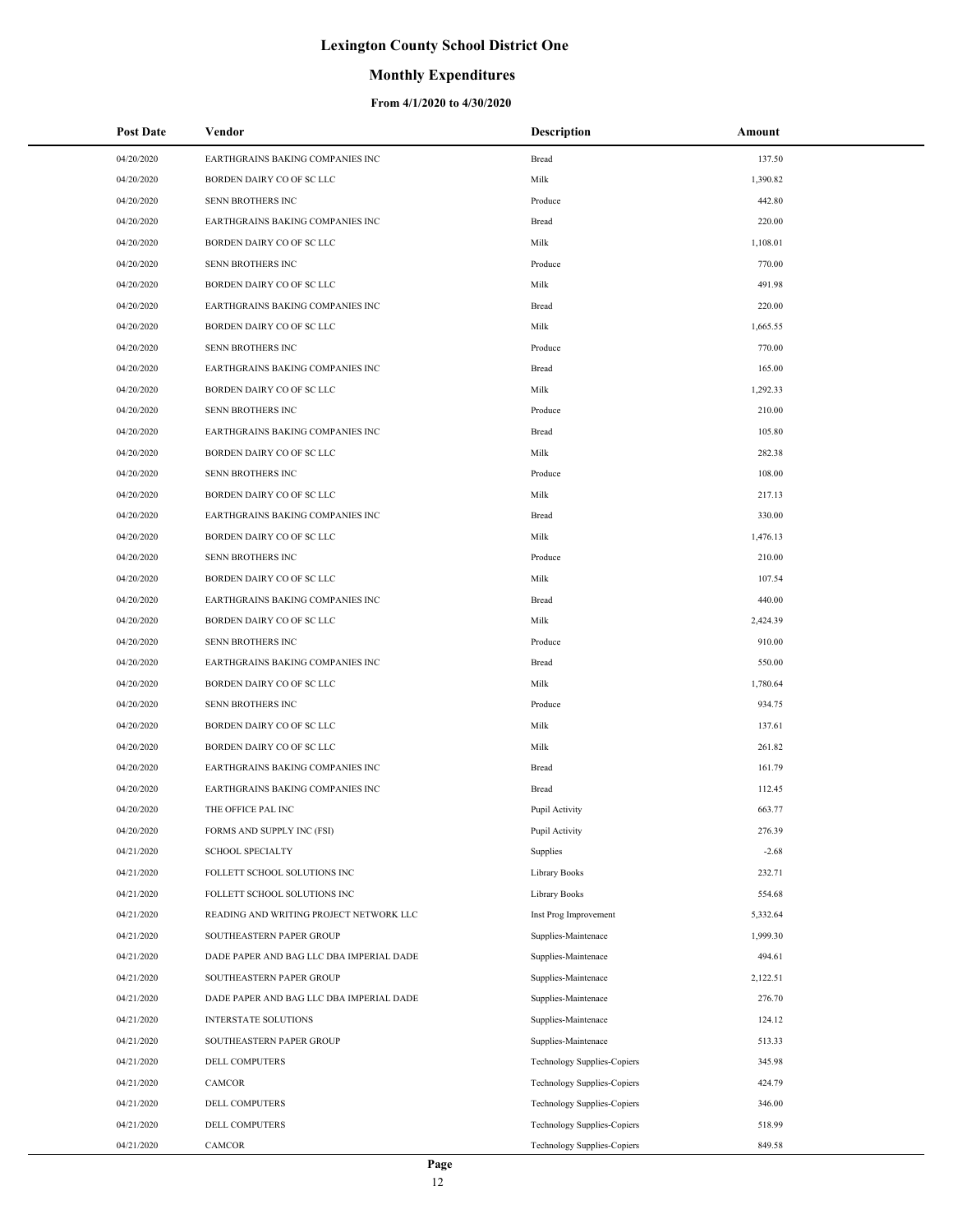### **Monthly Expenditures**

| <b>Post Date</b> | Vendor                                            | <b>Description</b>                 | Amount     |
|------------------|---------------------------------------------------|------------------------------------|------------|
| 04/21/2020       | CAMCOR                                            | <b>Technology Supplies-Copiers</b> | 1,274.37   |
| 04/21/2020       | CAMCOR                                            | Technology Supplies-Copiers        | 424.79     |
| 04/21/2020       | CAMCOR                                            | Technology Supplies-Copiers        | 424.79     |
| 04/21/2020       | DELL COMPUTERS                                    | Technology Supplies-Copiers        | 346.00     |
| 04/21/2020       | DELL COMPUTERS                                    | Technology Supplies-Copiers        | 173.00     |
| 04/21/2020       | DELL COMPUTERS                                    | Technology Supplies-Copiers        | 346.00     |
| 04/21/2020       | SIGNAL TECHNOLOGIES INC                           | Software Renewal/Agreemen          | 3,852.00   |
| 04/21/2020       | FORMS AND SUPPLY INC (FSI)                        | Supplies                           | 438.64     |
| 04/21/2020       | READING AND WRITING PROJECT NETWORK LLC           | Inst Prog Improvement              | 2,613.10   |
| 04/21/2020       | READING AND WRITING PROJECT NETWORK LLC           | Inst Prog Improvement              | 8,262.71   |
| 04/21/2020       | READING AND WRITING PROJECT NETWORK LLC           | Inst Prog Improvement              | 5,332.64   |
| 04/21/2020       | NUIDEA SCHOOL SUPPLY CO                           | Supplies                           | 1,028.29   |
| 04/21/2020       | JUMPER CARTER SEASE ARCHITECTS P A                | Building                           | 454,331.85 |
| 04/21/2020       | <b>USA SUPPLY</b>                                 | Supplies                           | 394.83     |
| 04/21/2020       | <b>W W GRAINGER</b>                               | Supplies                           | 255.45     |
| 04/21/2020       | <b>USA SUPPLY</b>                                 | Supplies                           | 479.36     |
| 04/21/2020       | <b>W W GRAINGER</b>                               | Supplies                           | 462.69     |
| 04/21/2020       | <b>USA SUPPLY</b>                                 | Supplies                           | 310.30     |
| 04/21/2020       | <b>W W GRAINGER</b>                               | Supplies                           | 462.69     |
| 04/21/2020       | <b>W W GRAINGER</b>                               | Supplies                           | 693.89     |
| 04/21/2020       | PEAR DECK INC                                     | Pupil Activity                     | 1,630.00   |
| 04/21/2020       | SC DEPARTMENT OF REVENUE (SALES TAX RETURN)       | Pupil Activity                     | 114.10     |
| 04/21/2020       | WARDS NATURAL SCIENCE EST LLC                     | Pupil Activity                     | 615.55     |
| 04/22/2020       | AIRGAS USA LLC                                    | Supplies                           | 332.03     |
| 04/22/2020       | <b>LRADAC</b>                                     | Other Prof & Tech Service          | 4,623.25   |
| 04/22/2020       | SMITH AND JONES JANITORIAL SUPPLIES AND EQUIP INC | Supplies-Maintenace                | 674.10     |
| 04/22/2020       | DADE PAPER AND BAG LLC DBA IMPERIAL DADE          | Supplies-Maintenace                | 276.70     |
| 04/22/2020       | SOUTHEASTERN PAPER GROUP                          | Supplies-Maintenace                | 894.15     |
| 04/22/2020       | DADE PAPER AND BAG LLC DBA IMPERIAL DADE          | Supplies-Maintenace                | 494.61     |
| 04/22/2020       | SOUTHEASTERN PAPER GROUP                          | Supplies-Maintenace                | 362.80     |
| 04/22/2020       | DADE PAPER AND BAG LLC DBA IMPERIAL DADE          | Supplies-Maintenace                | 415.05     |
| 04/22/2020       | <b>EMPLOYEE</b>                                   | Travel                             | 280.00     |
| 04/22/2020       | <b>EMPLOYEE</b>                                   | Travel                             | 596.00     |
| 04/22/2020       | CAMCOR                                            | <b>Technology Supplies</b>         | 2,926.20   |
| 04/22/2020       | CAMCOR                                            | Technology Equipment D F           | 10,082.93  |
| 04/22/2020       | NUIDEA SCHOOL SUPPLY CO                           | Supplies                           | 124,206.61 |
| 04/22/2020       | MODERN TURF INC                                   | Pupil Activity                     | 931.66     |
| 04/22/2020       | MODERN TURF INC                                   | Pupil Activity                     | 1,200.00   |
| 04/23/2020       | <b>SCHOOL SPECIALTY</b>                           | Supplies-Immersion                 | 116.92     |
| 04/23/2020       | KAPLAN EARLY LEARNING COMPANY                     | Supplies-Immersion                 | 101.87     |
| 04/23/2020       | AED SUPERSTORE ALLIED MEDICAL PRODUCTS            | Supplies                           | 112.35     |
| 04/23/2020       | CAMCOR                                            | <b>Technology Supplies</b>         | 188.74     |
| 04/23/2020       | AVANT ASSESSMENT LLC                              | Other Prof & Tech Service          | 1,000.00   |
| 04/23/2020       | <b>EMPLOYEE</b>                                   | Travel-Teacher Staff Dev           | 354.90     |
| 04/23/2020       | <b>EMPLOYEE</b>                                   | Travel-Teacher Staff Dev           | 152.50     |
| 04/23/2020       | DUFF FREEMAN LYON LLC                             | Legal Services                     | 9,843.80   |
| 04/23/2020       | HALLIGAN MAHONEY AND WILLIAMS                     | Legal Services                     | 1,355.75   |
| 04/23/2020       | PINE PRESS OF LEXINGTON INC                       | Supplies                           | 125.08     |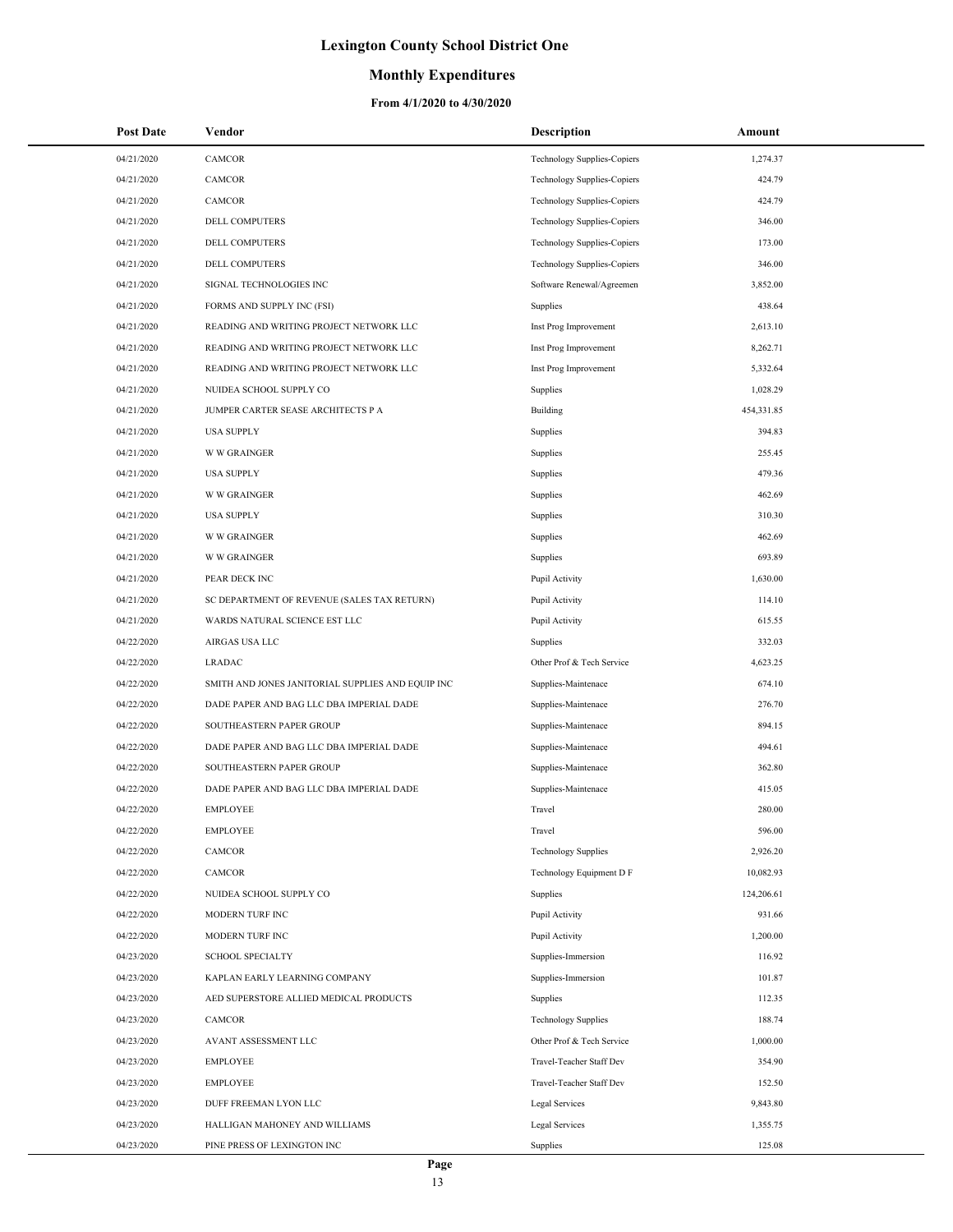### **Monthly Expenditures**

| <b>Post Date</b> | Vendor                                            | <b>Description</b>                 | Amount    |
|------------------|---------------------------------------------------|------------------------------------|-----------|
| 04/23/2020       | ACADEMIC SUPPLIER DBA RASIX COMPUTER CENTER INC   | Supplies                           | 1,795.66  |
| 04/23/2020       | DADE PAPER AND BAG LLC DBA IMPERIAL DADE          | Supplies-Maintenace                | 276.70    |
| 04/23/2020       | CAROLINA PAINT & BODYSHOP INC                     | Repairs and Maintenance            | 839.80    |
| 04/23/2020       | GREENVILLE OFFICE SUPPLY CO INC                   | Supplies-Maintenace                | 628.67    |
| 04/23/2020       | SOUTHEASTERN PAPER GROUP                          | Supplies-Maintenace                | 151.85    |
| 04/23/2020       | DADE PAPER AND BAG LLC DBA IMPERIAL DADE          | Supplies-Maintenace                | 593.53    |
| 04/23/2020       | SOUTHEASTERN PAPER GROUP                          | Supplies-Maintenace                | 381.19    |
| 04/23/2020       | <b>INTERSTATE SOLUTIONS</b>                       | Supplies-Maintenace                | 186.18    |
| 04/23/2020       | SOUTHEASTERN PAPER GROUP                          | Supplies-Maintenace                | 1,840.50  |
| 04/23/2020       | DADE PAPER AND BAG LLC DBA IMPERIAL DADE          | Supplies-Maintenace                | 276.70    |
| 04/23/2020       | HYMAN PAPER CO INC                                | Supplies-Maintenace                | 694.27    |
| 04/23/2020       | SOUTHEASTERN PAPER GROUP                          | Supplies-Maintenace                | 961.31    |
| 04/23/2020       | HYMAN PAPER CO INC                                | Supplies-Maintenace                | 144.45    |
| 04/23/2020       | SOUTHEASTERN PAPER GROUP                          | Supplies-Maintenace                | 1,948.97  |
| 04/23/2020       | DADE PAPER AND BAG LLC DBA IMPERIAL DADE          | Supplies-Maintenace                | 1,978.43  |
| 04/23/2020       | DADE PAPER AND BAG LLC DBA IMPERIAL DADE          | Supplies-Maintenace                | 850.17    |
| 04/23/2020       | GREENVILLE OFFICE SUPPLY CO INC                   | Supplies-Maintenace                | 121.98    |
| 04/23/2020       | SOUTHEASTERN PAPER GROUP                          | Supplies-Maintenace                | 381.19    |
| 04/23/2020       | GREENVILLE OFFICE SUPPLY CO INC                   | Supplies-Maintenace                | 289.67    |
| 04/23/2020       | SOUTHEASTERN PAPER GROUP                          | Supplies-Maintenace                | 842.30    |
| 04/23/2020       | SOUTHEASTERN PAPER GROUP                          | Supplies-Maintenace                | 971.17    |
| 04/23/2020       | SOUTHEASTERN PAPER GROUP                          | Supplies-Maintenace                | 1,544.22  |
| 04/23/2020       | SMITH AND JONES JANITORIAL SUPPLIES AND EQUIP INC | Supplies-Maintenace                | 5,118.88  |
| 04/23/2020       | DADE PAPER AND BAG LLC DBA IMPERIAL DADE          | Supplies-Maintenace                | 553.40    |
| 04/23/2020       | SMITH AND JONES JANITORIAL SUPPLIES AND EQUIP INC | Supplies-Maintenace                | 179.12    |
| 04/23/2020       | SOUTHEASTERN PAPER GROUP                          | Supplies-Maintenace                | 833.57    |
| 04/23/2020       | <b>EXTRA DUTY SOLUTIONS</b>                       | Other Prof & Tech Service          | 1,636.25  |
| 04/23/2020       | TOWN OF PELION                                    | Other Prof & Tech Service          | 13,223.77 |
| 04/23/2020       | PINE PRESS OF LEXINGTON INC                       | Printing and Binding               | 432.84    |
| 04/23/2020       | CAMCOR                                            | Technology Supplies-Copiers        | 1,342.26  |
| 04/23/2020       | <b>CAMCOR</b>                                     | <b>Technology Supplies-Copiers</b> | 4,928.68  |
| 04/23/2020       | CDWG ACCT 305089                                  | Supplies                           | 2,551.95  |
| 04/23/2020       | <b>DELL COMPUTERS</b>                             | Technology Supplies-Copiers        | 5,200.19  |
| 04/23/2020       | INTERNETWORK ENGINEERING                          | <b>Technology Supplies-Copiers</b> | 8,796.43  |
| 04/23/2020       | BUREAU OF EDUCATION AND RESEARCH (BER)            | Inst Prog Improvement              | 558.00    |
| 04/23/2020       | NUIDEA SCHOOL SUPPLY CO                           | Supplies                           | 7,044.35  |
| 04/23/2020       | NUIDEA SCHOOL SUPPLY CO                           | Supplies                           | 26,532.90 |
| 04/23/2020       | <b>SC DHEC</b>                                    | Building                           | 125.00    |
| 04/23/2020       | COUNTY OF LEXINGTON                               | Building                           | 3,265.00  |
|                  | <b>EMPLOYEE</b>                                   | Travel                             |           |
| 04/23/2020       |                                                   |                                    | 322.58    |
| 04/23/2020       | PRO KITCHEN ONLINE LLC                            | Supplies                           | 452.66    |
| 04/23/2020       | JOHNSTONE SUPPLY                                  | Supplies                           | 2,230.11  |
| 04/23/2020       | PRO KITCHEN ONLINE LLC                            | Supplies                           | 565.50    |
| 04/23/2020       | PRO KITCHEN ONLINE LLC                            | Supplies                           | 128.27    |
| 04/23/2020       | UNITED REFRIGERATION INC                          | Supplies                           | 2,241.24  |
| 04/23/2020       | ROCKY CREEK ELEMENTARY                            | Pupil Activity                     | 130.58    |
| 04/23/2020       | HENRY SCHEIN INC                                  | Pupil Activity                     | 2,140.00  |
| 04/23/2020       | PROTUFF DECALS                                    | Pupil Activity                     | 1,748.95  |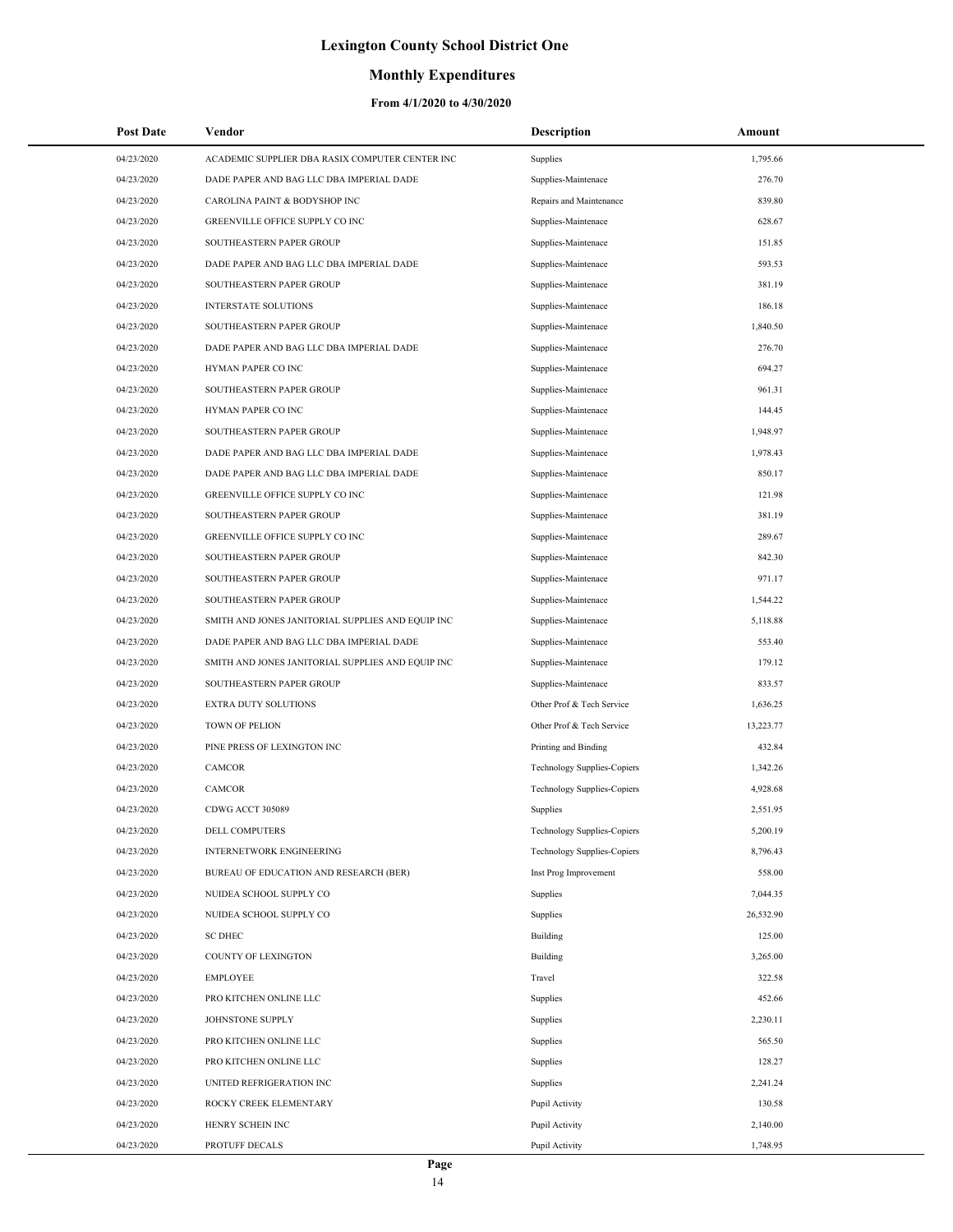### **Monthly Expenditures**

| <b>Post Date</b> | Vendor                                             | <b>Description</b>        | Amount     |
|------------------|----------------------------------------------------|---------------------------|------------|
| 04/23/2020       | SC DEPARTMENT OF REVENUE (SALES TAX RETURN)        | Pupil Activity            | 113.36     |
| 04/23/2020       | THE BRAND COMPANY                                  | Pupil Activity            | 1,191.30   |
| 04/23/2020       | T AND T SPORTS                                     | Pupil Activity            | 2,379.67   |
| 04/23/2020       | <b>T AND T SPORTS</b>                              | Pupil Activity            | 799.86     |
| 04/23/2020       | THE TROPHY & AWARDS CENTER                         | Pupil Activity            | 107.00     |
| 04/23/2020       | <b>BSN SPORTS</b>                                  | Pupil Activity            | 2,311.20   |
| 04/23/2020       | PALMETTO SPORTS FLOORS LLC                         | Pupil Activity            | 2,895.00   |
| 04/23/2020       | <b>BSN SPORTS</b>                                  | Pupil Activity            | 166.92     |
| 04/24/2020       | SC DEPARTMENT OF ADMINISTRATION                    | Communication             | 534.82     |
| 04/24/2020       | SC DEPARTMENT OF ADMINISTRATION                    | Communication             | 167.85     |
| 04/27/2020       | FORMS AND SUPPLY INC (FSI)                         | Supplies                  | 227.38     |
| 04/27/2020       | FORMS AND SUPPLY INC (FSI)                         | Supplies                  | 208.18     |
| 04/27/2020       | PINE PRESS OF LEXINGTON INC                        | Printing and Binding      | 270.93     |
| 04/27/2020       | POLLOCK COMPANY                                    | Supplies                  | 107.00     |
| 04/27/2020       | MACKIN LIBRARY MEDIA                               | Supplies                  | 1,930.50   |
| 04/27/2020       | FORMS AND SUPPLY INC (FSI)                         | Supplies                  | 179.03     |
| 04/27/2020       | В & Н РНОТО                                        | Supplies                  | 790.57     |
| 04/27/2020       | <b>GE APPLIANCES</b>                               | Supplies                  | 208.00     |
| 04/27/2020       | AMERICAN BUTTON MACHINES                           | Supplies                  | 100.85     |
| 04/27/2020       | MACHINE AND WELDING SUPPLY CO DBA ARC3 GASES SOUTH | Supplies                  | 1,787.70   |
| 04/27/2020       | NUIDEA SCHOOL SUPPLY CO                            | Supplies                  | 401.25     |
| 04/27/2020       | YAMAHA MOTOR CORPORATION                           | Supplies                  | 1,307.42   |
| 04/27/2020       | <b>SCHOOL SPECIALTY</b>                            | Supplies                  | 1,231.06   |
| 04/27/2020       | ELEVATION HEALTHCARE                               | Other Prof & Tech Service | 1,830.00   |
| 04/27/2020       | SOLIANT HEALTH INC                                 | Other Prof & Tech Service | 1,860.00   |
| 04/27/2020       | MUSICIAN SUPPLY                                    | Repairs and Maintenance   | 2,210.00   |
| 04/27/2020       | LITTLE JOHNNY LLC                                  | Other Prof & Tech Service | 5,833.33   |
| 04/27/2020       | FOLLETT SCHOOL SOLUTIONS INC                       | Library Books             | 861.97     |
| 04/27/2020       | FOLLETT SCHOOL SOLUTIONS INC                       | Library Books             | 2,980.44   |
| 04/27/2020       | FOLLETT SCHOOL SOLUTIONS INC                       | Library Books             | 152.79     |
| 04/27/2020       | HOUGHTON MIFFLIN HARCOURT PUBLISHING CO            | Inst Prog Improvement     | 145,800.00 |
| 04/27/2020       | CERTIFIED TRANSLATION SERVICES                     | Other Prof & Tech Service | 197.34     |
| 04/27/2020       | ACADEMIC SUPPLIER DBA RASIX COMPUTER CENTER INC    | Supplies                  | 333.48     |
| 04/27/2020       | FORMS AND SUPPLY INC (FSI)                         | Supplies                  | 170.75     |
| 04/27/2020       | JOHNSON CONTROLS FIRE PROTECTION LP                | Supplies-Maintenace       | 214.00     |
| 04/27/2020       | JOHNSON CONTROLS FIRE PROTECTION LP                | Repairs and Maintenance   | 3,318.00   |
| 04/27/2020       | HYMAN PAPER CO INC                                 | Supplies-Maintenace       | 1,617.08   |
| 04/27/2020       | SMITH AND JONES JANITORIAL SUPPLIES AND EQUIP INC  | Supplies-Maintenace       | 196.45     |
| 04/27/2020       | HYMAN PAPER CO INC                                 | Supplies-Maintenace       | 109.15     |
| 04/27/2020       | SMITH AND JONES JANITORIAL SUPPLIES AND EQUIP INC  | Supplies-Maintenace       | 3,468.10   |
| 04/27/2020       | HYMAN PAPER CO INC                                 | Supplies-Maintenace       | 322.33     |
| 04/27/2020       | SMITH AND JONES JANITORIAL SUPPLIES AND EQUIP INC  | Supplies-Maintenace       | 330.12     |
| 04/27/2020       | SUBURBAN PROPANE                                   | Energy                    | 430.81     |
| 04/27/2020       | HYMAN PAPER CO INC                                 | Supplies-Maintenace       | 215.88     |
| 04/27/2020       | SMITH AND JONES JANITORIAL SUPPLIES AND EQUIP INC  | Supplies-Maintenace       | 196.45     |
| 04/27/2020       | SOUTHEASTERN PAPER GROUP                           | Supplies-Maintenace       | 491.34     |
| 04/27/2020       | DADE PAPER AND BAG LLC DBA IMPERIAL DADE           | Supplies-Maintenace       | 870.23     |
| 04/27/2020       | HYMAN PAPER CO INC                                 | Supplies-Maintenace       | 684.83     |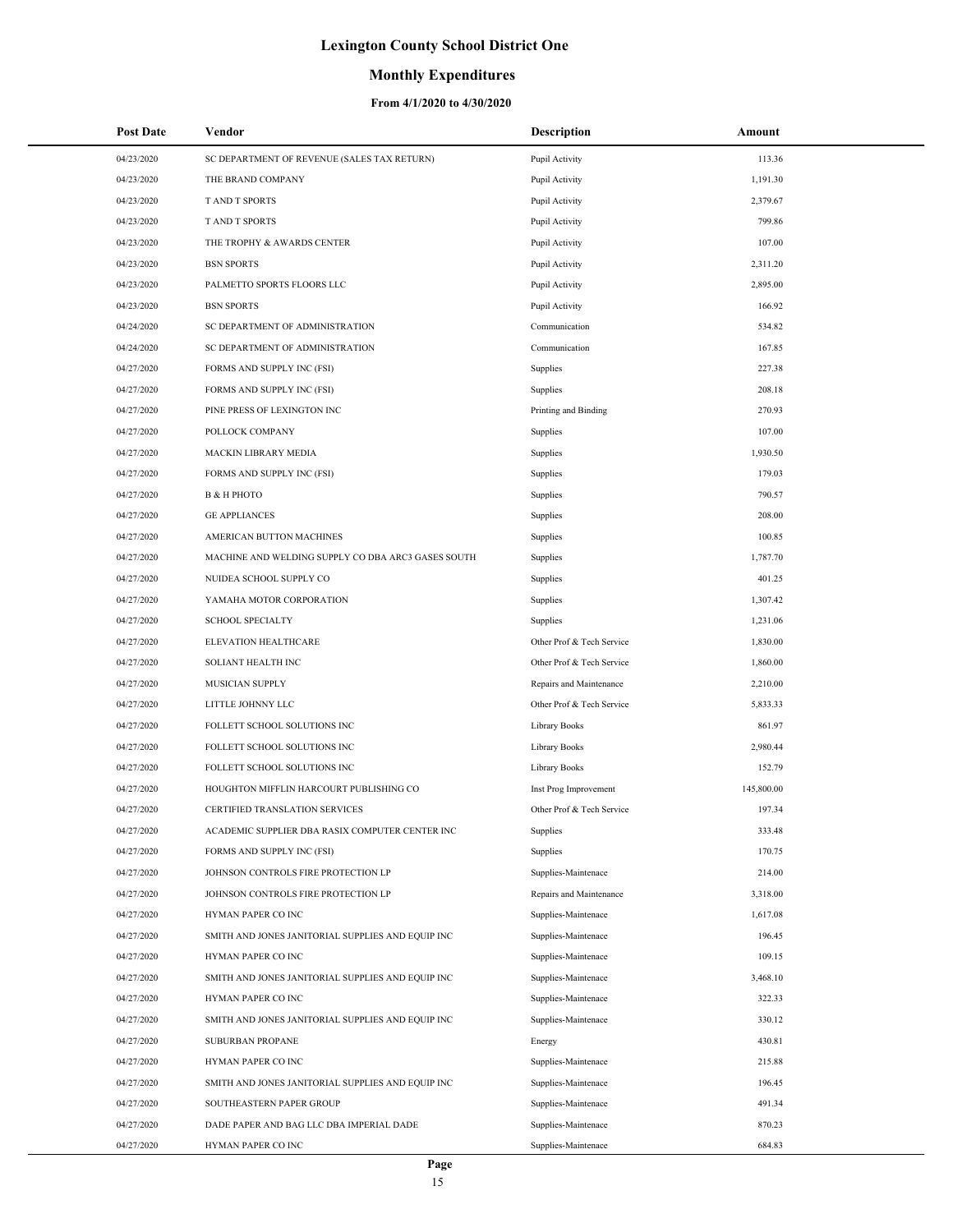### **Monthly Expenditures**

| 04/27/2020<br>SMITH AND JONES JANITORIAL SUPPLIES AND EQUIP INC<br>Supplies-Maintenace<br>3,320.81<br>343.21<br>04/27/2020<br>GREENVILLE OFFICE SUPPLY CO INC<br>Supplies-Maintenace<br>04/27/2020<br>HYMAN PAPER CO INC<br>177.88<br>Supplies-Maintenace<br>04/27/2020<br>HYMAN PAPER CO INC<br>873.27<br>Supplies-Maintenace<br>04/27/2020<br>SMITH AND JONES JANITORIAL SUPPLIES AND EQUIP INC<br>Supplies-Maintenace<br>196.45<br>1,495.86<br>04/27/2020<br>SMITH AND JONES JANITORIAL SUPPLIES AND EQUIP INC<br>Supplies-Maintenace<br>168.97<br>04/27/2020<br>GREENVILLE OFFICE SUPPLY CO INC<br>Supplies-Maintenace<br>TRITEK FIRE AND SECURITY LLC<br>Repairs and Maintenance<br>111.64<br>04/27/2020<br>184.90<br>04/27/2020<br>SMITH AND JONES JANITORIAL SUPPLIES AND EQUIP INC<br>Supplies-Maintenace<br>04/27/2020<br>HYMAN PAPER CO INC<br>406.43<br>Supplies-Maintenace<br>575.68<br>04/27/2020<br>HYMAN PAPER CO INC<br>Supplies-Maintenace<br>04/27/2020<br>SMITH AND JONES JANITORIAL SUPPLIES AND EQUIP INC<br>130.11<br>Supplies-Maintenace<br>359.80<br>04/27/2020<br>HYMAN PAPER CO INC<br>Supplies-Maintenace<br>04/27/2020<br>SMITH AND JONES JANITORIAL SUPPLIES AND EQUIP INC<br>Supplies-Maintenace<br>2,426.76<br>04/27/2020<br>MIDCAROLINA ELEC COOP INC<br><b>Public Utilities</b><br>8,327.00<br>GREENVILLE OFFICE SUPPLY CO INC<br>Supplies-Maintenace<br>444.03<br>04/27/2020<br>04/27/2020<br>MIDCAROLINA ELEC COOP INC<br><b>Public Utilities</b><br>5,178.00<br>482.78<br>04/27/2020<br>SMITH AND JONES JANITORIAL SUPPLIES AND EQUIP INC<br>Supplies-Maintenace<br>04/27/2020<br>SMITH AND JONES JANITORIAL SUPPLIES AND EQUIP INC<br>486.21<br>Supplies-Maintenace<br>04/27/2020<br>SMITH AND JONES JANITORIAL SUPPLIES AND EQUIP INC<br>Supplies-Maintenace<br>3,204.01<br>04/27/2020<br><b>Public Utilities</b><br>3,769.00<br>MIDCAROLINA ELEC COOP INC<br>04/27/2020<br>HYMAN PAPER CO INC<br>Supplies-Maintenace<br>1,134.35<br>04/27/2020<br>SMITH AND JONES JANITORIAL SUPPLIES AND EQUIP INC<br>1,464.05<br>Supplies-Maintenace<br>SMITH AND JONES JANITORIAL SUPPLIES AND EQUIP INC<br>4,038.18<br>04/27/2020<br>Supplies-Maintenace<br>593.53<br>04/27/2020<br>DADE PAPER AND BAG LLC DBA IMPERIAL DADE<br>Supplies-Maintenace<br>492.15<br>04/27/2020<br>SMITH AND JONES JANITORIAL SUPPLIES AND EQUIP INC<br>Supplies-Maintenace<br>04/27/2020<br>SOUTHEASTERN PAPER GROUP<br>561.54<br>Supplies-Maintenace<br>04/27/2020<br>SMITH AND JONES JANITORIAL SUPPLIES AND EQUIP INC<br>196.45<br>Supplies-Maintenace<br>04/27/2020<br>COOK & BOARDMAN LLC<br>Supplies-Maintenace<br>117.70<br>04/27/2020<br>MIDCAROLINA ELEC COOP INC<br><b>Public Utilities</b><br>6,820.00<br>HYMAN PAPER CO INC<br>1,853.22<br>04/27/2020<br>Supplies-Maintenace<br>04/27/2020<br>SMITH AND JONES JANITORIAL SUPPLIES AND EQUIP INC<br>Supplies-Maintenace<br>435.85<br>04/27/2020<br>136.50<br><b>SCHOLASTIC INC</b><br>Supplies<br>04/27/2020<br><b>GORDON, BERIT</b><br>Inst Prog Improvement<br>26,671.07<br>04/27/2020<br><b>ENLOWS AUTO SUPPLY</b><br>842.42<br>Supplies<br>04/27/2020<br><b>W W GRAINGER</b><br>707.48<br>Supplies<br>04/27/2020<br>LAKESHORE LEARNING MATERIALS<br>Supplies<br>506.20<br>04/27/2020<br><b>GORDON, BERIT</b><br>Inst Prog Improvement<br>577.40<br>04/27/2020<br>UNIVERSITY OF SC COLLEGE OF EDUCATION<br>5,500.00<br>Inst Prog Improvement<br>04/27/2020<br><b>BSN SPORTS</b><br>Supplies<br>25,864.04<br>04/27/2020<br>QUACKENBUSH ARCHITECTS AND PLANNERS<br><b>Building</b><br>12,743.25<br>04/27/2020<br><b>Building</b><br>136,704.12<br>JUMPER CARTER SEASE ARCHITECTS P A<br>04/27/2020<br>CAROLINA STORM WATER SERVICES<br>Improv Other Than Bldg<br>360.00<br>04/27/2020<br>HUBERT CO<br>2,639.35<br>Supplies<br>04/27/2020<br><b>DELL COMPUTERS</b><br><b>Technology Supplies</b><br>711.55<br>04/27/2020<br><b>JW PEPPER</b><br>235.00<br>Pupil Activity<br>04/27/2020<br>LEXINGTON TECHNOLOGY CENTER<br>195.00<br>Pupil Act-Fee/Collection Refnd<br>04/27/2020<br><b>SCHOOL SPECIALTY</b><br>1,137.33<br>Pupil Activity | <b>Post Date</b> | Vendor | <b>Description</b> | Amount |
|-------------------------------------------------------------------------------------------------------------------------------------------------------------------------------------------------------------------------------------------------------------------------------------------------------------------------------------------------------------------------------------------------------------------------------------------------------------------------------------------------------------------------------------------------------------------------------------------------------------------------------------------------------------------------------------------------------------------------------------------------------------------------------------------------------------------------------------------------------------------------------------------------------------------------------------------------------------------------------------------------------------------------------------------------------------------------------------------------------------------------------------------------------------------------------------------------------------------------------------------------------------------------------------------------------------------------------------------------------------------------------------------------------------------------------------------------------------------------------------------------------------------------------------------------------------------------------------------------------------------------------------------------------------------------------------------------------------------------------------------------------------------------------------------------------------------------------------------------------------------------------------------------------------------------------------------------------------------------------------------------------------------------------------------------------------------------------------------------------------------------------------------------------------------------------------------------------------------------------------------------------------------------------------------------------------------------------------------------------------------------------------------------------------------------------------------------------------------------------------------------------------------------------------------------------------------------------------------------------------------------------------------------------------------------------------------------------------------------------------------------------------------------------------------------------------------------------------------------------------------------------------------------------------------------------------------------------------------------------------------------------------------------------------------------------------------------------------------------------------------------------------------------------------------------------------------------------------------------------------------------------------------------------------------------------------------------------------------------------------------------------------------------------------------------------------------------------------------------------------------------------------------------------------------------------------------------------------------------------------------------------------------------------------------------------------------------------------------------------------------------------------------------------------------------------------------------------------------------------------------------------------------------------------------------------------------------------------------------------------------------------------------------------------------------------------------------------------------------------------|------------------|--------|--------------------|--------|
|                                                                                                                                                                                                                                                                                                                                                                                                                                                                                                                                                                                                                                                                                                                                                                                                                                                                                                                                                                                                                                                                                                                                                                                                                                                                                                                                                                                                                                                                                                                                                                                                                                                                                                                                                                                                                                                                                                                                                                                                                                                                                                                                                                                                                                                                                                                                                                                                                                                                                                                                                                                                                                                                                                                                                                                                                                                                                                                                                                                                                                                                                                                                                                                                                                                                                                                                                                                                                                                                                                                                                                                                                                                                                                                                                                                                                                                                                                                                                                                                                                                                                                             |                  |        |                    |        |
|                                                                                                                                                                                                                                                                                                                                                                                                                                                                                                                                                                                                                                                                                                                                                                                                                                                                                                                                                                                                                                                                                                                                                                                                                                                                                                                                                                                                                                                                                                                                                                                                                                                                                                                                                                                                                                                                                                                                                                                                                                                                                                                                                                                                                                                                                                                                                                                                                                                                                                                                                                                                                                                                                                                                                                                                                                                                                                                                                                                                                                                                                                                                                                                                                                                                                                                                                                                                                                                                                                                                                                                                                                                                                                                                                                                                                                                                                                                                                                                                                                                                                                             |                  |        |                    |        |
|                                                                                                                                                                                                                                                                                                                                                                                                                                                                                                                                                                                                                                                                                                                                                                                                                                                                                                                                                                                                                                                                                                                                                                                                                                                                                                                                                                                                                                                                                                                                                                                                                                                                                                                                                                                                                                                                                                                                                                                                                                                                                                                                                                                                                                                                                                                                                                                                                                                                                                                                                                                                                                                                                                                                                                                                                                                                                                                                                                                                                                                                                                                                                                                                                                                                                                                                                                                                                                                                                                                                                                                                                                                                                                                                                                                                                                                                                                                                                                                                                                                                                                             |                  |        |                    |        |
|                                                                                                                                                                                                                                                                                                                                                                                                                                                                                                                                                                                                                                                                                                                                                                                                                                                                                                                                                                                                                                                                                                                                                                                                                                                                                                                                                                                                                                                                                                                                                                                                                                                                                                                                                                                                                                                                                                                                                                                                                                                                                                                                                                                                                                                                                                                                                                                                                                                                                                                                                                                                                                                                                                                                                                                                                                                                                                                                                                                                                                                                                                                                                                                                                                                                                                                                                                                                                                                                                                                                                                                                                                                                                                                                                                                                                                                                                                                                                                                                                                                                                                             |                  |        |                    |        |
|                                                                                                                                                                                                                                                                                                                                                                                                                                                                                                                                                                                                                                                                                                                                                                                                                                                                                                                                                                                                                                                                                                                                                                                                                                                                                                                                                                                                                                                                                                                                                                                                                                                                                                                                                                                                                                                                                                                                                                                                                                                                                                                                                                                                                                                                                                                                                                                                                                                                                                                                                                                                                                                                                                                                                                                                                                                                                                                                                                                                                                                                                                                                                                                                                                                                                                                                                                                                                                                                                                                                                                                                                                                                                                                                                                                                                                                                                                                                                                                                                                                                                                             |                  |        |                    |        |
|                                                                                                                                                                                                                                                                                                                                                                                                                                                                                                                                                                                                                                                                                                                                                                                                                                                                                                                                                                                                                                                                                                                                                                                                                                                                                                                                                                                                                                                                                                                                                                                                                                                                                                                                                                                                                                                                                                                                                                                                                                                                                                                                                                                                                                                                                                                                                                                                                                                                                                                                                                                                                                                                                                                                                                                                                                                                                                                                                                                                                                                                                                                                                                                                                                                                                                                                                                                                                                                                                                                                                                                                                                                                                                                                                                                                                                                                                                                                                                                                                                                                                                             |                  |        |                    |        |
|                                                                                                                                                                                                                                                                                                                                                                                                                                                                                                                                                                                                                                                                                                                                                                                                                                                                                                                                                                                                                                                                                                                                                                                                                                                                                                                                                                                                                                                                                                                                                                                                                                                                                                                                                                                                                                                                                                                                                                                                                                                                                                                                                                                                                                                                                                                                                                                                                                                                                                                                                                                                                                                                                                                                                                                                                                                                                                                                                                                                                                                                                                                                                                                                                                                                                                                                                                                                                                                                                                                                                                                                                                                                                                                                                                                                                                                                                                                                                                                                                                                                                                             |                  |        |                    |        |
|                                                                                                                                                                                                                                                                                                                                                                                                                                                                                                                                                                                                                                                                                                                                                                                                                                                                                                                                                                                                                                                                                                                                                                                                                                                                                                                                                                                                                                                                                                                                                                                                                                                                                                                                                                                                                                                                                                                                                                                                                                                                                                                                                                                                                                                                                                                                                                                                                                                                                                                                                                                                                                                                                                                                                                                                                                                                                                                                                                                                                                                                                                                                                                                                                                                                                                                                                                                                                                                                                                                                                                                                                                                                                                                                                                                                                                                                                                                                                                                                                                                                                                             |                  |        |                    |        |
|                                                                                                                                                                                                                                                                                                                                                                                                                                                                                                                                                                                                                                                                                                                                                                                                                                                                                                                                                                                                                                                                                                                                                                                                                                                                                                                                                                                                                                                                                                                                                                                                                                                                                                                                                                                                                                                                                                                                                                                                                                                                                                                                                                                                                                                                                                                                                                                                                                                                                                                                                                                                                                                                                                                                                                                                                                                                                                                                                                                                                                                                                                                                                                                                                                                                                                                                                                                                                                                                                                                                                                                                                                                                                                                                                                                                                                                                                                                                                                                                                                                                                                             |                  |        |                    |        |
|                                                                                                                                                                                                                                                                                                                                                                                                                                                                                                                                                                                                                                                                                                                                                                                                                                                                                                                                                                                                                                                                                                                                                                                                                                                                                                                                                                                                                                                                                                                                                                                                                                                                                                                                                                                                                                                                                                                                                                                                                                                                                                                                                                                                                                                                                                                                                                                                                                                                                                                                                                                                                                                                                                                                                                                                                                                                                                                                                                                                                                                                                                                                                                                                                                                                                                                                                                                                                                                                                                                                                                                                                                                                                                                                                                                                                                                                                                                                                                                                                                                                                                             |                  |        |                    |        |
|                                                                                                                                                                                                                                                                                                                                                                                                                                                                                                                                                                                                                                                                                                                                                                                                                                                                                                                                                                                                                                                                                                                                                                                                                                                                                                                                                                                                                                                                                                                                                                                                                                                                                                                                                                                                                                                                                                                                                                                                                                                                                                                                                                                                                                                                                                                                                                                                                                                                                                                                                                                                                                                                                                                                                                                                                                                                                                                                                                                                                                                                                                                                                                                                                                                                                                                                                                                                                                                                                                                                                                                                                                                                                                                                                                                                                                                                                                                                                                                                                                                                                                             |                  |        |                    |        |
|                                                                                                                                                                                                                                                                                                                                                                                                                                                                                                                                                                                                                                                                                                                                                                                                                                                                                                                                                                                                                                                                                                                                                                                                                                                                                                                                                                                                                                                                                                                                                                                                                                                                                                                                                                                                                                                                                                                                                                                                                                                                                                                                                                                                                                                                                                                                                                                                                                                                                                                                                                                                                                                                                                                                                                                                                                                                                                                                                                                                                                                                                                                                                                                                                                                                                                                                                                                                                                                                                                                                                                                                                                                                                                                                                                                                                                                                                                                                                                                                                                                                                                             |                  |        |                    |        |
|                                                                                                                                                                                                                                                                                                                                                                                                                                                                                                                                                                                                                                                                                                                                                                                                                                                                                                                                                                                                                                                                                                                                                                                                                                                                                                                                                                                                                                                                                                                                                                                                                                                                                                                                                                                                                                                                                                                                                                                                                                                                                                                                                                                                                                                                                                                                                                                                                                                                                                                                                                                                                                                                                                                                                                                                                                                                                                                                                                                                                                                                                                                                                                                                                                                                                                                                                                                                                                                                                                                                                                                                                                                                                                                                                                                                                                                                                                                                                                                                                                                                                                             |                  |        |                    |        |
|                                                                                                                                                                                                                                                                                                                                                                                                                                                                                                                                                                                                                                                                                                                                                                                                                                                                                                                                                                                                                                                                                                                                                                                                                                                                                                                                                                                                                                                                                                                                                                                                                                                                                                                                                                                                                                                                                                                                                                                                                                                                                                                                                                                                                                                                                                                                                                                                                                                                                                                                                                                                                                                                                                                                                                                                                                                                                                                                                                                                                                                                                                                                                                                                                                                                                                                                                                                                                                                                                                                                                                                                                                                                                                                                                                                                                                                                                                                                                                                                                                                                                                             |                  |        |                    |        |
|                                                                                                                                                                                                                                                                                                                                                                                                                                                                                                                                                                                                                                                                                                                                                                                                                                                                                                                                                                                                                                                                                                                                                                                                                                                                                                                                                                                                                                                                                                                                                                                                                                                                                                                                                                                                                                                                                                                                                                                                                                                                                                                                                                                                                                                                                                                                                                                                                                                                                                                                                                                                                                                                                                                                                                                                                                                                                                                                                                                                                                                                                                                                                                                                                                                                                                                                                                                                                                                                                                                                                                                                                                                                                                                                                                                                                                                                                                                                                                                                                                                                                                             |                  |        |                    |        |
|                                                                                                                                                                                                                                                                                                                                                                                                                                                                                                                                                                                                                                                                                                                                                                                                                                                                                                                                                                                                                                                                                                                                                                                                                                                                                                                                                                                                                                                                                                                                                                                                                                                                                                                                                                                                                                                                                                                                                                                                                                                                                                                                                                                                                                                                                                                                                                                                                                                                                                                                                                                                                                                                                                                                                                                                                                                                                                                                                                                                                                                                                                                                                                                                                                                                                                                                                                                                                                                                                                                                                                                                                                                                                                                                                                                                                                                                                                                                                                                                                                                                                                             |                  |        |                    |        |
|                                                                                                                                                                                                                                                                                                                                                                                                                                                                                                                                                                                                                                                                                                                                                                                                                                                                                                                                                                                                                                                                                                                                                                                                                                                                                                                                                                                                                                                                                                                                                                                                                                                                                                                                                                                                                                                                                                                                                                                                                                                                                                                                                                                                                                                                                                                                                                                                                                                                                                                                                                                                                                                                                                                                                                                                                                                                                                                                                                                                                                                                                                                                                                                                                                                                                                                                                                                                                                                                                                                                                                                                                                                                                                                                                                                                                                                                                                                                                                                                                                                                                                             |                  |        |                    |        |
|                                                                                                                                                                                                                                                                                                                                                                                                                                                                                                                                                                                                                                                                                                                                                                                                                                                                                                                                                                                                                                                                                                                                                                                                                                                                                                                                                                                                                                                                                                                                                                                                                                                                                                                                                                                                                                                                                                                                                                                                                                                                                                                                                                                                                                                                                                                                                                                                                                                                                                                                                                                                                                                                                                                                                                                                                                                                                                                                                                                                                                                                                                                                                                                                                                                                                                                                                                                                                                                                                                                                                                                                                                                                                                                                                                                                                                                                                                                                                                                                                                                                                                             |                  |        |                    |        |
|                                                                                                                                                                                                                                                                                                                                                                                                                                                                                                                                                                                                                                                                                                                                                                                                                                                                                                                                                                                                                                                                                                                                                                                                                                                                                                                                                                                                                                                                                                                                                                                                                                                                                                                                                                                                                                                                                                                                                                                                                                                                                                                                                                                                                                                                                                                                                                                                                                                                                                                                                                                                                                                                                                                                                                                                                                                                                                                                                                                                                                                                                                                                                                                                                                                                                                                                                                                                                                                                                                                                                                                                                                                                                                                                                                                                                                                                                                                                                                                                                                                                                                             |                  |        |                    |        |
|                                                                                                                                                                                                                                                                                                                                                                                                                                                                                                                                                                                                                                                                                                                                                                                                                                                                                                                                                                                                                                                                                                                                                                                                                                                                                                                                                                                                                                                                                                                                                                                                                                                                                                                                                                                                                                                                                                                                                                                                                                                                                                                                                                                                                                                                                                                                                                                                                                                                                                                                                                                                                                                                                                                                                                                                                                                                                                                                                                                                                                                                                                                                                                                                                                                                                                                                                                                                                                                                                                                                                                                                                                                                                                                                                                                                                                                                                                                                                                                                                                                                                                             |                  |        |                    |        |
|                                                                                                                                                                                                                                                                                                                                                                                                                                                                                                                                                                                                                                                                                                                                                                                                                                                                                                                                                                                                                                                                                                                                                                                                                                                                                                                                                                                                                                                                                                                                                                                                                                                                                                                                                                                                                                                                                                                                                                                                                                                                                                                                                                                                                                                                                                                                                                                                                                                                                                                                                                                                                                                                                                                                                                                                                                                                                                                                                                                                                                                                                                                                                                                                                                                                                                                                                                                                                                                                                                                                                                                                                                                                                                                                                                                                                                                                                                                                                                                                                                                                                                             |                  |        |                    |        |
|                                                                                                                                                                                                                                                                                                                                                                                                                                                                                                                                                                                                                                                                                                                                                                                                                                                                                                                                                                                                                                                                                                                                                                                                                                                                                                                                                                                                                                                                                                                                                                                                                                                                                                                                                                                                                                                                                                                                                                                                                                                                                                                                                                                                                                                                                                                                                                                                                                                                                                                                                                                                                                                                                                                                                                                                                                                                                                                                                                                                                                                                                                                                                                                                                                                                                                                                                                                                                                                                                                                                                                                                                                                                                                                                                                                                                                                                                                                                                                                                                                                                                                             |                  |        |                    |        |
|                                                                                                                                                                                                                                                                                                                                                                                                                                                                                                                                                                                                                                                                                                                                                                                                                                                                                                                                                                                                                                                                                                                                                                                                                                                                                                                                                                                                                                                                                                                                                                                                                                                                                                                                                                                                                                                                                                                                                                                                                                                                                                                                                                                                                                                                                                                                                                                                                                                                                                                                                                                                                                                                                                                                                                                                                                                                                                                                                                                                                                                                                                                                                                                                                                                                                                                                                                                                                                                                                                                                                                                                                                                                                                                                                                                                                                                                                                                                                                                                                                                                                                             |                  |        |                    |        |
|                                                                                                                                                                                                                                                                                                                                                                                                                                                                                                                                                                                                                                                                                                                                                                                                                                                                                                                                                                                                                                                                                                                                                                                                                                                                                                                                                                                                                                                                                                                                                                                                                                                                                                                                                                                                                                                                                                                                                                                                                                                                                                                                                                                                                                                                                                                                                                                                                                                                                                                                                                                                                                                                                                                                                                                                                                                                                                                                                                                                                                                                                                                                                                                                                                                                                                                                                                                                                                                                                                                                                                                                                                                                                                                                                                                                                                                                                                                                                                                                                                                                                                             |                  |        |                    |        |
|                                                                                                                                                                                                                                                                                                                                                                                                                                                                                                                                                                                                                                                                                                                                                                                                                                                                                                                                                                                                                                                                                                                                                                                                                                                                                                                                                                                                                                                                                                                                                                                                                                                                                                                                                                                                                                                                                                                                                                                                                                                                                                                                                                                                                                                                                                                                                                                                                                                                                                                                                                                                                                                                                                                                                                                                                                                                                                                                                                                                                                                                                                                                                                                                                                                                                                                                                                                                                                                                                                                                                                                                                                                                                                                                                                                                                                                                                                                                                                                                                                                                                                             |                  |        |                    |        |
|                                                                                                                                                                                                                                                                                                                                                                                                                                                                                                                                                                                                                                                                                                                                                                                                                                                                                                                                                                                                                                                                                                                                                                                                                                                                                                                                                                                                                                                                                                                                                                                                                                                                                                                                                                                                                                                                                                                                                                                                                                                                                                                                                                                                                                                                                                                                                                                                                                                                                                                                                                                                                                                                                                                                                                                                                                                                                                                                                                                                                                                                                                                                                                                                                                                                                                                                                                                                                                                                                                                                                                                                                                                                                                                                                                                                                                                                                                                                                                                                                                                                                                             |                  |        |                    |        |
|                                                                                                                                                                                                                                                                                                                                                                                                                                                                                                                                                                                                                                                                                                                                                                                                                                                                                                                                                                                                                                                                                                                                                                                                                                                                                                                                                                                                                                                                                                                                                                                                                                                                                                                                                                                                                                                                                                                                                                                                                                                                                                                                                                                                                                                                                                                                                                                                                                                                                                                                                                                                                                                                                                                                                                                                                                                                                                                                                                                                                                                                                                                                                                                                                                                                                                                                                                                                                                                                                                                                                                                                                                                                                                                                                                                                                                                                                                                                                                                                                                                                                                             |                  |        |                    |        |
|                                                                                                                                                                                                                                                                                                                                                                                                                                                                                                                                                                                                                                                                                                                                                                                                                                                                                                                                                                                                                                                                                                                                                                                                                                                                                                                                                                                                                                                                                                                                                                                                                                                                                                                                                                                                                                                                                                                                                                                                                                                                                                                                                                                                                                                                                                                                                                                                                                                                                                                                                                                                                                                                                                                                                                                                                                                                                                                                                                                                                                                                                                                                                                                                                                                                                                                                                                                                                                                                                                                                                                                                                                                                                                                                                                                                                                                                                                                                                                                                                                                                                                             |                  |        |                    |        |
|                                                                                                                                                                                                                                                                                                                                                                                                                                                                                                                                                                                                                                                                                                                                                                                                                                                                                                                                                                                                                                                                                                                                                                                                                                                                                                                                                                                                                                                                                                                                                                                                                                                                                                                                                                                                                                                                                                                                                                                                                                                                                                                                                                                                                                                                                                                                                                                                                                                                                                                                                                                                                                                                                                                                                                                                                                                                                                                                                                                                                                                                                                                                                                                                                                                                                                                                                                                                                                                                                                                                                                                                                                                                                                                                                                                                                                                                                                                                                                                                                                                                                                             |                  |        |                    |        |
|                                                                                                                                                                                                                                                                                                                                                                                                                                                                                                                                                                                                                                                                                                                                                                                                                                                                                                                                                                                                                                                                                                                                                                                                                                                                                                                                                                                                                                                                                                                                                                                                                                                                                                                                                                                                                                                                                                                                                                                                                                                                                                                                                                                                                                                                                                                                                                                                                                                                                                                                                                                                                                                                                                                                                                                                                                                                                                                                                                                                                                                                                                                                                                                                                                                                                                                                                                                                                                                                                                                                                                                                                                                                                                                                                                                                                                                                                                                                                                                                                                                                                                             |                  |        |                    |        |
|                                                                                                                                                                                                                                                                                                                                                                                                                                                                                                                                                                                                                                                                                                                                                                                                                                                                                                                                                                                                                                                                                                                                                                                                                                                                                                                                                                                                                                                                                                                                                                                                                                                                                                                                                                                                                                                                                                                                                                                                                                                                                                                                                                                                                                                                                                                                                                                                                                                                                                                                                                                                                                                                                                                                                                                                                                                                                                                                                                                                                                                                                                                                                                                                                                                                                                                                                                                                                                                                                                                                                                                                                                                                                                                                                                                                                                                                                                                                                                                                                                                                                                             |                  |        |                    |        |
|                                                                                                                                                                                                                                                                                                                                                                                                                                                                                                                                                                                                                                                                                                                                                                                                                                                                                                                                                                                                                                                                                                                                                                                                                                                                                                                                                                                                                                                                                                                                                                                                                                                                                                                                                                                                                                                                                                                                                                                                                                                                                                                                                                                                                                                                                                                                                                                                                                                                                                                                                                                                                                                                                                                                                                                                                                                                                                                                                                                                                                                                                                                                                                                                                                                                                                                                                                                                                                                                                                                                                                                                                                                                                                                                                                                                                                                                                                                                                                                                                                                                                                             |                  |        |                    |        |
|                                                                                                                                                                                                                                                                                                                                                                                                                                                                                                                                                                                                                                                                                                                                                                                                                                                                                                                                                                                                                                                                                                                                                                                                                                                                                                                                                                                                                                                                                                                                                                                                                                                                                                                                                                                                                                                                                                                                                                                                                                                                                                                                                                                                                                                                                                                                                                                                                                                                                                                                                                                                                                                                                                                                                                                                                                                                                                                                                                                                                                                                                                                                                                                                                                                                                                                                                                                                                                                                                                                                                                                                                                                                                                                                                                                                                                                                                                                                                                                                                                                                                                             |                  |        |                    |        |
|                                                                                                                                                                                                                                                                                                                                                                                                                                                                                                                                                                                                                                                                                                                                                                                                                                                                                                                                                                                                                                                                                                                                                                                                                                                                                                                                                                                                                                                                                                                                                                                                                                                                                                                                                                                                                                                                                                                                                                                                                                                                                                                                                                                                                                                                                                                                                                                                                                                                                                                                                                                                                                                                                                                                                                                                                                                                                                                                                                                                                                                                                                                                                                                                                                                                                                                                                                                                                                                                                                                                                                                                                                                                                                                                                                                                                                                                                                                                                                                                                                                                                                             |                  |        |                    |        |
|                                                                                                                                                                                                                                                                                                                                                                                                                                                                                                                                                                                                                                                                                                                                                                                                                                                                                                                                                                                                                                                                                                                                                                                                                                                                                                                                                                                                                                                                                                                                                                                                                                                                                                                                                                                                                                                                                                                                                                                                                                                                                                                                                                                                                                                                                                                                                                                                                                                                                                                                                                                                                                                                                                                                                                                                                                                                                                                                                                                                                                                                                                                                                                                                                                                                                                                                                                                                                                                                                                                                                                                                                                                                                                                                                                                                                                                                                                                                                                                                                                                                                                             |                  |        |                    |        |
|                                                                                                                                                                                                                                                                                                                                                                                                                                                                                                                                                                                                                                                                                                                                                                                                                                                                                                                                                                                                                                                                                                                                                                                                                                                                                                                                                                                                                                                                                                                                                                                                                                                                                                                                                                                                                                                                                                                                                                                                                                                                                                                                                                                                                                                                                                                                                                                                                                                                                                                                                                                                                                                                                                                                                                                                                                                                                                                                                                                                                                                                                                                                                                                                                                                                                                                                                                                                                                                                                                                                                                                                                                                                                                                                                                                                                                                                                                                                                                                                                                                                                                             |                  |        |                    |        |
|                                                                                                                                                                                                                                                                                                                                                                                                                                                                                                                                                                                                                                                                                                                                                                                                                                                                                                                                                                                                                                                                                                                                                                                                                                                                                                                                                                                                                                                                                                                                                                                                                                                                                                                                                                                                                                                                                                                                                                                                                                                                                                                                                                                                                                                                                                                                                                                                                                                                                                                                                                                                                                                                                                                                                                                                                                                                                                                                                                                                                                                                                                                                                                                                                                                                                                                                                                                                                                                                                                                                                                                                                                                                                                                                                                                                                                                                                                                                                                                                                                                                                                             |                  |        |                    |        |
|                                                                                                                                                                                                                                                                                                                                                                                                                                                                                                                                                                                                                                                                                                                                                                                                                                                                                                                                                                                                                                                                                                                                                                                                                                                                                                                                                                                                                                                                                                                                                                                                                                                                                                                                                                                                                                                                                                                                                                                                                                                                                                                                                                                                                                                                                                                                                                                                                                                                                                                                                                                                                                                                                                                                                                                                                                                                                                                                                                                                                                                                                                                                                                                                                                                                                                                                                                                                                                                                                                                                                                                                                                                                                                                                                                                                                                                                                                                                                                                                                                                                                                             |                  |        |                    |        |
|                                                                                                                                                                                                                                                                                                                                                                                                                                                                                                                                                                                                                                                                                                                                                                                                                                                                                                                                                                                                                                                                                                                                                                                                                                                                                                                                                                                                                                                                                                                                                                                                                                                                                                                                                                                                                                                                                                                                                                                                                                                                                                                                                                                                                                                                                                                                                                                                                                                                                                                                                                                                                                                                                                                                                                                                                                                                                                                                                                                                                                                                                                                                                                                                                                                                                                                                                                                                                                                                                                                                                                                                                                                                                                                                                                                                                                                                                                                                                                                                                                                                                                             |                  |        |                    |        |
|                                                                                                                                                                                                                                                                                                                                                                                                                                                                                                                                                                                                                                                                                                                                                                                                                                                                                                                                                                                                                                                                                                                                                                                                                                                                                                                                                                                                                                                                                                                                                                                                                                                                                                                                                                                                                                                                                                                                                                                                                                                                                                                                                                                                                                                                                                                                                                                                                                                                                                                                                                                                                                                                                                                                                                                                                                                                                                                                                                                                                                                                                                                                                                                                                                                                                                                                                                                                                                                                                                                                                                                                                                                                                                                                                                                                                                                                                                                                                                                                                                                                                                             |                  |        |                    |        |
|                                                                                                                                                                                                                                                                                                                                                                                                                                                                                                                                                                                                                                                                                                                                                                                                                                                                                                                                                                                                                                                                                                                                                                                                                                                                                                                                                                                                                                                                                                                                                                                                                                                                                                                                                                                                                                                                                                                                                                                                                                                                                                                                                                                                                                                                                                                                                                                                                                                                                                                                                                                                                                                                                                                                                                                                                                                                                                                                                                                                                                                                                                                                                                                                                                                                                                                                                                                                                                                                                                                                                                                                                                                                                                                                                                                                                                                                                                                                                                                                                                                                                                             |                  |        |                    |        |
|                                                                                                                                                                                                                                                                                                                                                                                                                                                                                                                                                                                                                                                                                                                                                                                                                                                                                                                                                                                                                                                                                                                                                                                                                                                                                                                                                                                                                                                                                                                                                                                                                                                                                                                                                                                                                                                                                                                                                                                                                                                                                                                                                                                                                                                                                                                                                                                                                                                                                                                                                                                                                                                                                                                                                                                                                                                                                                                                                                                                                                                                                                                                                                                                                                                                                                                                                                                                                                                                                                                                                                                                                                                                                                                                                                                                                                                                                                                                                                                                                                                                                                             |                  |        |                    |        |
|                                                                                                                                                                                                                                                                                                                                                                                                                                                                                                                                                                                                                                                                                                                                                                                                                                                                                                                                                                                                                                                                                                                                                                                                                                                                                                                                                                                                                                                                                                                                                                                                                                                                                                                                                                                                                                                                                                                                                                                                                                                                                                                                                                                                                                                                                                                                                                                                                                                                                                                                                                                                                                                                                                                                                                                                                                                                                                                                                                                                                                                                                                                                                                                                                                                                                                                                                                                                                                                                                                                                                                                                                                                                                                                                                                                                                                                                                                                                                                                                                                                                                                             |                  |        |                    |        |
|                                                                                                                                                                                                                                                                                                                                                                                                                                                                                                                                                                                                                                                                                                                                                                                                                                                                                                                                                                                                                                                                                                                                                                                                                                                                                                                                                                                                                                                                                                                                                                                                                                                                                                                                                                                                                                                                                                                                                                                                                                                                                                                                                                                                                                                                                                                                                                                                                                                                                                                                                                                                                                                                                                                                                                                                                                                                                                                                                                                                                                                                                                                                                                                                                                                                                                                                                                                                                                                                                                                                                                                                                                                                                                                                                                                                                                                                                                                                                                                                                                                                                                             |                  |        |                    |        |
|                                                                                                                                                                                                                                                                                                                                                                                                                                                                                                                                                                                                                                                                                                                                                                                                                                                                                                                                                                                                                                                                                                                                                                                                                                                                                                                                                                                                                                                                                                                                                                                                                                                                                                                                                                                                                                                                                                                                                                                                                                                                                                                                                                                                                                                                                                                                                                                                                                                                                                                                                                                                                                                                                                                                                                                                                                                                                                                                                                                                                                                                                                                                                                                                                                                                                                                                                                                                                                                                                                                                                                                                                                                                                                                                                                                                                                                                                                                                                                                                                                                                                                             |                  |        |                    |        |
|                                                                                                                                                                                                                                                                                                                                                                                                                                                                                                                                                                                                                                                                                                                                                                                                                                                                                                                                                                                                                                                                                                                                                                                                                                                                                                                                                                                                                                                                                                                                                                                                                                                                                                                                                                                                                                                                                                                                                                                                                                                                                                                                                                                                                                                                                                                                                                                                                                                                                                                                                                                                                                                                                                                                                                                                                                                                                                                                                                                                                                                                                                                                                                                                                                                                                                                                                                                                                                                                                                                                                                                                                                                                                                                                                                                                                                                                                                                                                                                                                                                                                                             |                  |        |                    |        |
|                                                                                                                                                                                                                                                                                                                                                                                                                                                                                                                                                                                                                                                                                                                                                                                                                                                                                                                                                                                                                                                                                                                                                                                                                                                                                                                                                                                                                                                                                                                                                                                                                                                                                                                                                                                                                                                                                                                                                                                                                                                                                                                                                                                                                                                                                                                                                                                                                                                                                                                                                                                                                                                                                                                                                                                                                                                                                                                                                                                                                                                                                                                                                                                                                                                                                                                                                                                                                                                                                                                                                                                                                                                                                                                                                                                                                                                                                                                                                                                                                                                                                                             |                  |        |                    |        |
|                                                                                                                                                                                                                                                                                                                                                                                                                                                                                                                                                                                                                                                                                                                                                                                                                                                                                                                                                                                                                                                                                                                                                                                                                                                                                                                                                                                                                                                                                                                                                                                                                                                                                                                                                                                                                                                                                                                                                                                                                                                                                                                                                                                                                                                                                                                                                                                                                                                                                                                                                                                                                                                                                                                                                                                                                                                                                                                                                                                                                                                                                                                                                                                                                                                                                                                                                                                                                                                                                                                                                                                                                                                                                                                                                                                                                                                                                                                                                                                                                                                                                                             |                  |        |                    |        |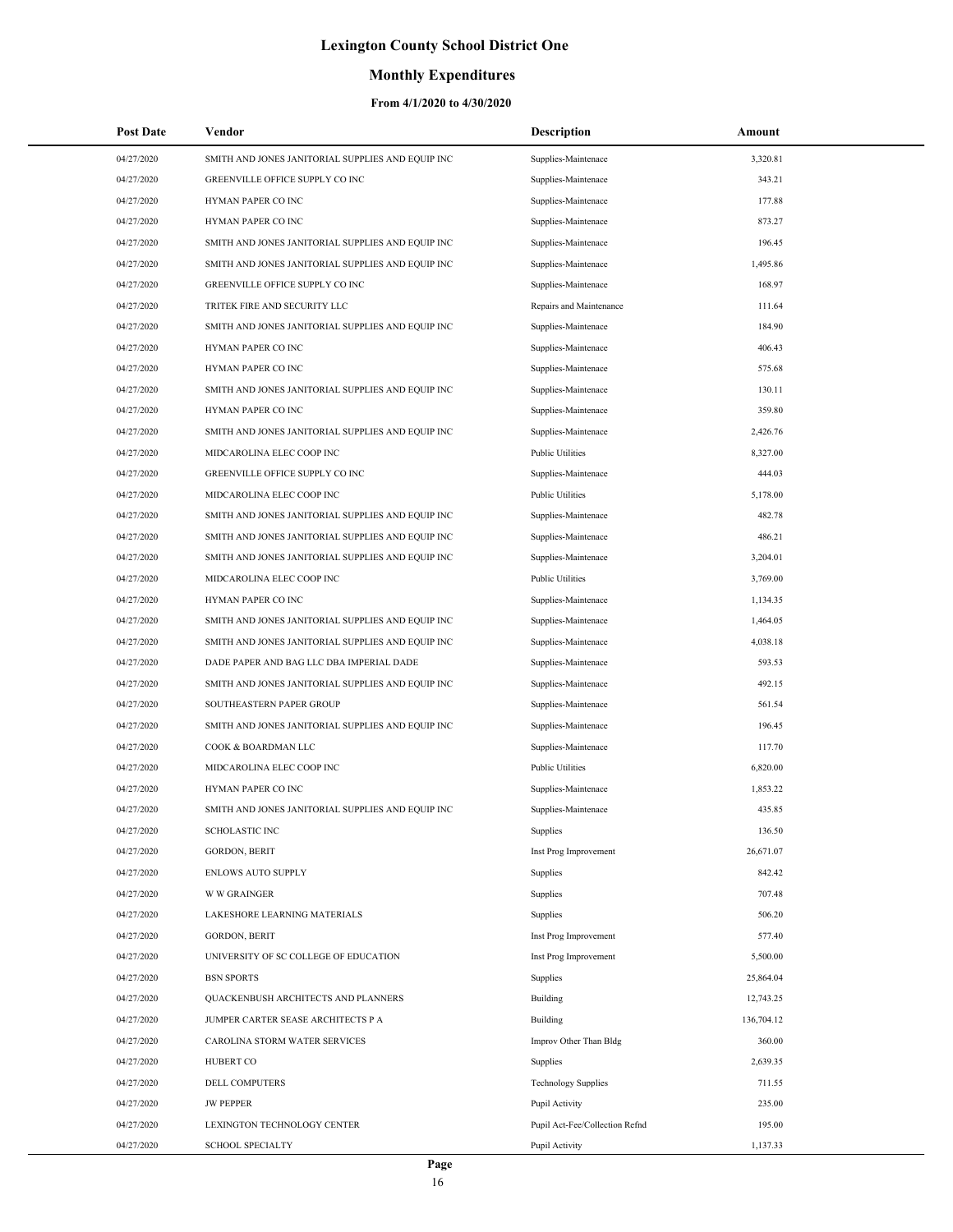### **Monthly Expenditures**

| <b>Post Date</b> | Vendor                                             | <b>Description</b>         | Amount     |
|------------------|----------------------------------------------------|----------------------------|------------|
| 04/27/2020       | WARDS NATURAL SCIENCE EST LLC                      | Pupil Activity             | 510.00     |
| 04/27/2020       | <b>BSN SPORTS</b>                                  | Pupil Activity             | 1,943.52   |
| 04/27/2020       | SARGENT WELCH LLC A VWR CO                         | Pupil Activity             | 250.06     |
| 04/27/2020       | SPORTDECALS INC                                    | Pupil Activity             | 287.88     |
| 04/27/2020       | PIONEER MANUFACTURING CO                           | Pupil Activity             | 1,155.60   |
| 04/27/2020       | MODERN TURF INC                                    | Pupil Activity             | 2,362.00   |
| 04/27/2020       | <b>SC HIGH SCHOOL LEAGUE</b>                       | Pupil Activity             | 993.60     |
| 04/28/2020       | <b>EMPLOYEE</b>                                    | Travel                     | 193.78     |
| 04/28/2020       | FORMS AND SUPPLY INC (FSI)                         | Supplies                   | 335.55     |
| 04/28/2020       | TEACHERS COLLEGE READING AND WRITING PROJECT       | Inst Prog Improvement      | 1,400.00   |
| 04/28/2020       | FORMS AND SUPPLY INC (FSI)                         | Supplies                   | 750.00     |
| 04/28/2020       | <b>EMPLOYEE</b>                                    | Travel                     | 353.75     |
| 04/28/2020       | TALES2GO INC                                       | Software Renewal/Agreemen  | 500.00     |
| 04/28/2020       | <b>EMPLOYEE</b>                                    | Travel                     | 273.99     |
| 04/28/2020       | HOUGHTON MIFFLIN HARCOURT PUBLISHING CO            | Inst Prog Improvement      | 138,510.00 |
| 04/28/2020       | JOHNSON MINI STORAGE                               | Rentals                    | 1,800.00   |
| 04/28/2020       | CC AND I SERVICES LLC                              | Other Prof & Tech Service  | 750.00     |
| 04/28/2020       | <b>INTERSTATE SOLUTIONS</b>                        | Supplies-Maintenace        | 310.30     |
| 04/28/2020       | DADE PAPER AND BAG LLC DBA IMPERIAL DADE           | Supplies-Maintenace        | 553.40     |
| 04/28/2020       | <b>EMPLOYEE</b>                                    | Travel                     | 301.30     |
| 04/28/2020       | <b>EMPLOYEE</b>                                    | Travel                     | 291.70     |
| 04/28/2020       | <b>EMPLOYEE</b>                                    | Travel                     | 308.20     |
| 04/28/2020       | CLARK POWELL ASSOCIATES INC                        | <b>Technology Supplies</b> | 2,988.00   |
| 04/28/2020       | SC DEPARTMENT OF REVENUE (SALES TAX RETURN)        | <b>Technology Supplies</b> | 209.16     |
| 04/28/2020       | SC DEPARTMENT OF ADMINISTRATION                    | Communication              | 1,069.64   |
| 04/28/2020       | SC DEPARTMENT OF ADMINISTRATION                    | Communication              | 335.70     |
| 04/28/2020       | POWER SCHOOL GROUP LLC                             | Other Prof & Tech Service  | 4,142.50   |
| 04/28/2020       | THIS IS LANGUAGE                                   | Software Renewal/Agreemen  | 1,665.00   |
| 04/28/2020       | <b>EMPLOYEE</b>                                    | Travel                     | 335.25     |
| 04/28/2020       | <b>EMPLOYEE</b>                                    | Travel                     | 134.00     |
| 04/28/2020       | <b>EMPLOYEE</b>                                    | Travel                     | 134.00     |
| 04/28/2020       | <b>EMPLOYEE</b>                                    | Travel                     | 148.35     |
| 04/28/2020       | <b>BSN SPORTS</b>                                  | Supplies                   | 18,311.67  |
| 04/28/2020       | <b>JW PEPPER</b>                                   | Pupil Activity             | 1,369.00   |
| 04/28/2020       | FORMS AND SUPPLY INC (FSI)                         | Pupil Activity             | 342.34     |
| 04/29/2020       | FORMS AND SUPPLY INC (FSI)                         | Supplies                   | 1,283.57   |
| 04/29/2020       | SC DEPARTMENT OF JUVENILE JUSTICE (FISCAL AFFAIRS) | Tuition-LEA                | 198.60     |
| 04/29/2020       | FORMS AND SUPPLY INC (FSI)                         | Supplies                   | 620.25     |
| 04/29/2020       | FORMS AND SUPPLY INC (FSI)                         | Supplies                   | 327.42     |
| 04/29/2020       | BLICK ART MATERIALS LLC                            | Supplies                   | 363.80     |
| 04/29/2020       | NUIDEA SCHOOL SUPPLY CO                            | Supplies                   | 1,819.00   |
| 04/29/2020       | <b>JW PEPPER</b>                                   | Supplies                   | 1,635.00   |
| 04/29/2020       | FORMS AND SUPPLY INC (FSI)                         | Supplies                   | 268.27     |
| 04/29/2020       | FORMS AND SUPPLY INC (FSI)                         | Supplies                   | 229.45     |
| 04/29/2020       | EDTECH TEAM INC                                    | Inst Prog Improvement      | 21,250.00  |
| 04/29/2020       | READING AND WRITING PROJECT NETWORK LLC            | Inst Prog Improvement      | 102.24     |
| 04/29/2020       | GILBERTSUMMIT RURAL WATER DISTRICT                 | <b>Public Utilities</b>    | 3,614.56   |
| 04/29/2020       | GILBERTSUMMIT RURAL WATER DISTRICT                 | <b>Public Utilities</b>    | 493.76     |